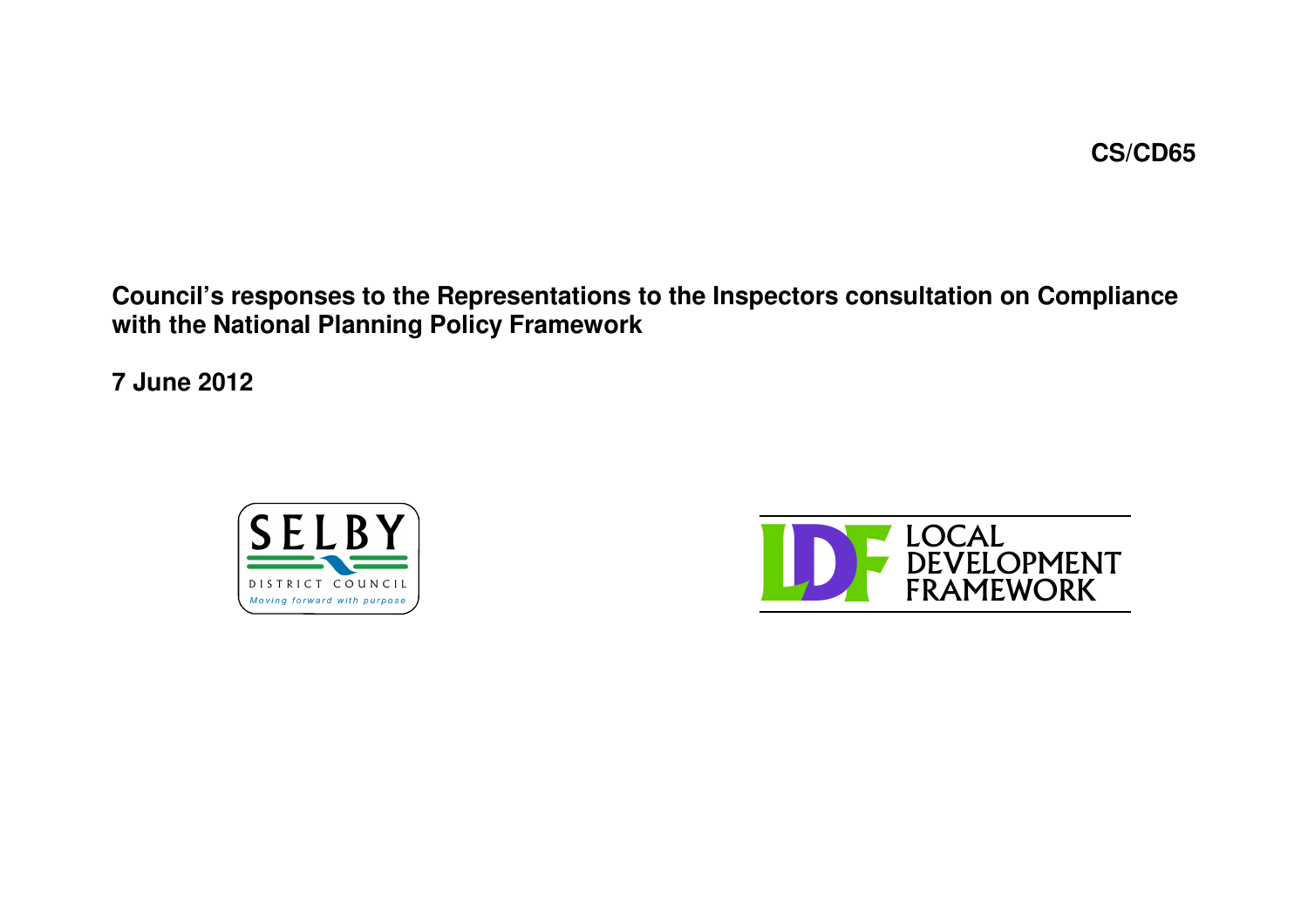## **Introduction**

The National Planning Policy Framework (NPPF) was published on the 27<sup>th</sup> March 2012. The Selby Core Strategy Examination in Public (EIP) hearing sessions resumed on the 17<sup>th</sup> April 2012. In order for comments to be made on NPPF compliance, in advance of the hearing sessions the Inspector asked for comments to made on the three matters (Housing figures, the role of Tadcaster and the Green Belt) by the 13<sup>th</sup> April 2012 to be discussed at the hearing sessions. The Inspector also asked for comments on the remaining text and policies of the Submission Draft Core Strategy to be submitted by the 11<sup>th</sup> May 2012.

The table below summarises the representations received on the 11<sup>th</sup> May 2012 to the Inspectors consultation and the Council's response.

Since the April 2012 EIP hearing sessions, the Council has also considered Core Strategy compliance with the NPPF and reviewed other matters which the Inspector requested the Council address following the discussions at the April 2012 EIP. The Council has published a 6<sup>th</sup> set of Proposed Changes, which address matters raised at the April 2012 EIP and NPPF compliance issues.

The 6<sup>th</sup> set of Proposed Changes should be referred to when reviewing the Council's response to the comments in the table below, as many of the NPPF compliance issues have been highlighted within that document.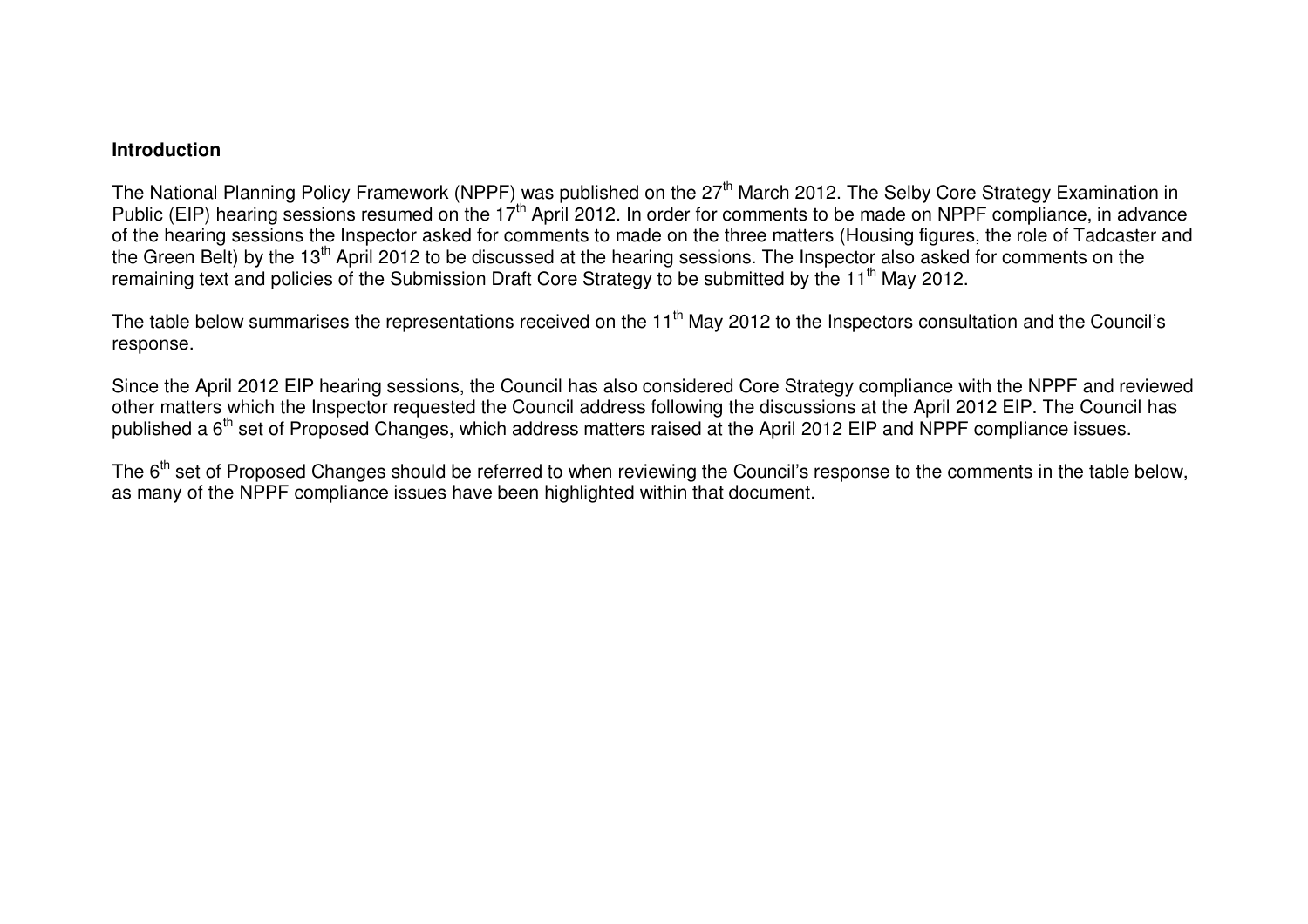| Representor             | <b>Rep Summary</b>                                                                                                                                                                   | <b>COUNCIL'S VIEWS</b>                                                                                                                                          | <b>ACTION</b>                                       |
|-------------------------|--------------------------------------------------------------------------------------------------------------------------------------------------------------------------------------|-----------------------------------------------------------------------------------------------------------------------------------------------------------------|-----------------------------------------------------|
|                         | NPPF Compliance Consultation (11 May 2012)                                                                                                                                           |                                                                                                                                                                 |                                                     |
| Mr Ian Hinchey (x3)     | Highlights issues regarding the Olympia<br>Park strategic site in relation to;<br>Floodrisk in terms of future risk from<br>the proposed development and<br>existing flood defences. | The Council considers these issues to be non<br>NPPF related, however are proposing to<br>change Map 6 in CP2 A to reflect the correct<br>boundary of the site. | Amend Map 6 to<br>clarify extent of<br>designation. |
|                         | The use of allotments, contaminated<br>land issues and future remediation of<br>contaminated land by the land<br>owner.                                                              |                                                                                                                                                                 |                                                     |
|                         | Process of consultation has not been<br>transparent.                                                                                                                                 |                                                                                                                                                                 |                                                     |
|                         | Community safety.<br>$\blacksquare$                                                                                                                                                  |                                                                                                                                                                 |                                                     |
|                         | Future access issues surrounding<br>Ousebank and the properties<br>curtilage and the site boundary.                                                                                  |                                                                                                                                                                 |                                                     |
|                         |                                                                                                                                                                                      |                                                                                                                                                                 |                                                     |
| <b>Harworth Estates</b> | Objection to CP9 in relation to the<br>presumption of sustainable development<br>should mean that the mine sites are<br>considered within the policy for                             | Policy CP9 (ix) supports re-use of mine sites<br>for economic activities appropriate to their<br>countryside location. Consistent with NPPF.                    | No change                                           |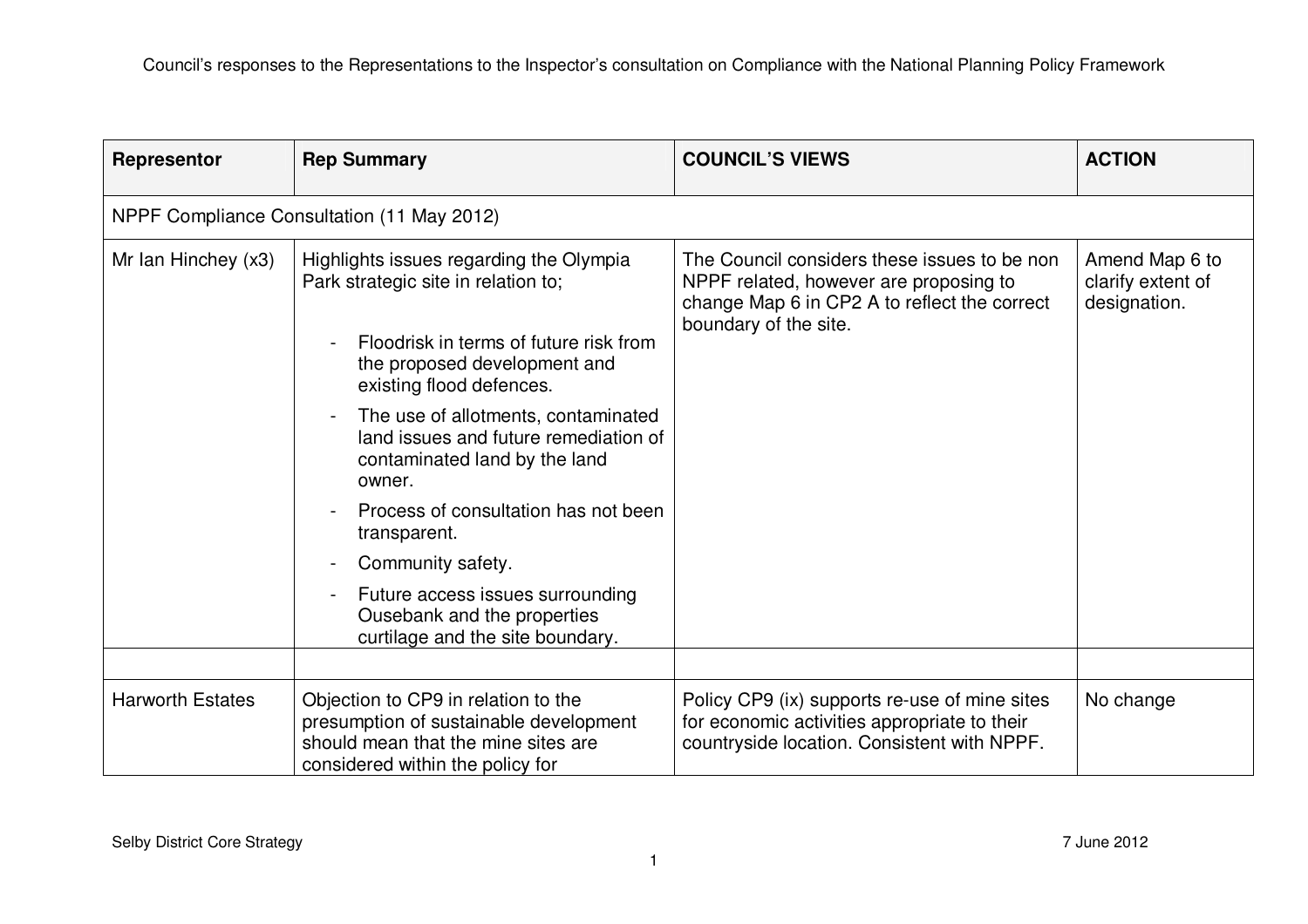| Representor        | <b>Rep Summary</b>                                                                                                                                                                                          | <b>COUNCIL'S VIEWS</b>                                                                                                                                               | <b>ACTION</b>                                        |
|--------------------|-------------------------------------------------------------------------------------------------------------------------------------------------------------------------------------------------------------|----------------------------------------------------------------------------------------------------------------------------------------------------------------------|------------------------------------------------------|
|                    | redevelopment.                                                                                                                                                                                              |                                                                                                                                                                      |                                                      |
|                    | HE refer to the mine sites grid connections<br>and opportunity for Renewable Energy<br>which they say is supported in NPPF.                                                                                 |                                                                                                                                                                      |                                                      |
|                    |                                                                                                                                                                                                             |                                                                                                                                                                      |                                                      |
| Dacres Commercial  | SDC should include a policy in favour of                                                                                                                                                                    | Agree.                                                                                                                                                               | Model policy                                         |
|                    | sustainable development.                                                                                                                                                                                    | Model policy proposed.                                                                                                                                               | proposed to be<br>included in SDCS -<br>See new LP1. |
|                    | 'up to date' projections should be used -<br>SDC 450 not compliant with the Core<br>Planning Principles of NPPF and para 6<br>and $7.$                                                                      | Already considered at EIP. Using latest 2010<br>SNPP, SDC remain of the view that 450 dpa is<br>the most appropriate figure and is therefore<br>consistent with NPPF | No change                                            |
|                    | General support for the approach on the<br>Green Belt policy.                                                                                                                                               | <b>Noted</b>                                                                                                                                                         | For noting only                                      |
|                    |                                                                                                                                                                                                             |                                                                                                                                                                      |                                                      |
| The Coal Authority | Refer to para 143 and 144 – Coal is a<br>mineral of national importance and that<br>LPA's should safeguard all coal resources<br>licensed for extraction. This duty applied to<br>all LPA's not just MPA's. | The Council is proposing to add "protecting"<br>natural resources including safeguarding<br>known locations of minerals resources" to<br>objective 15                | Refer to proposed<br>changes.                        |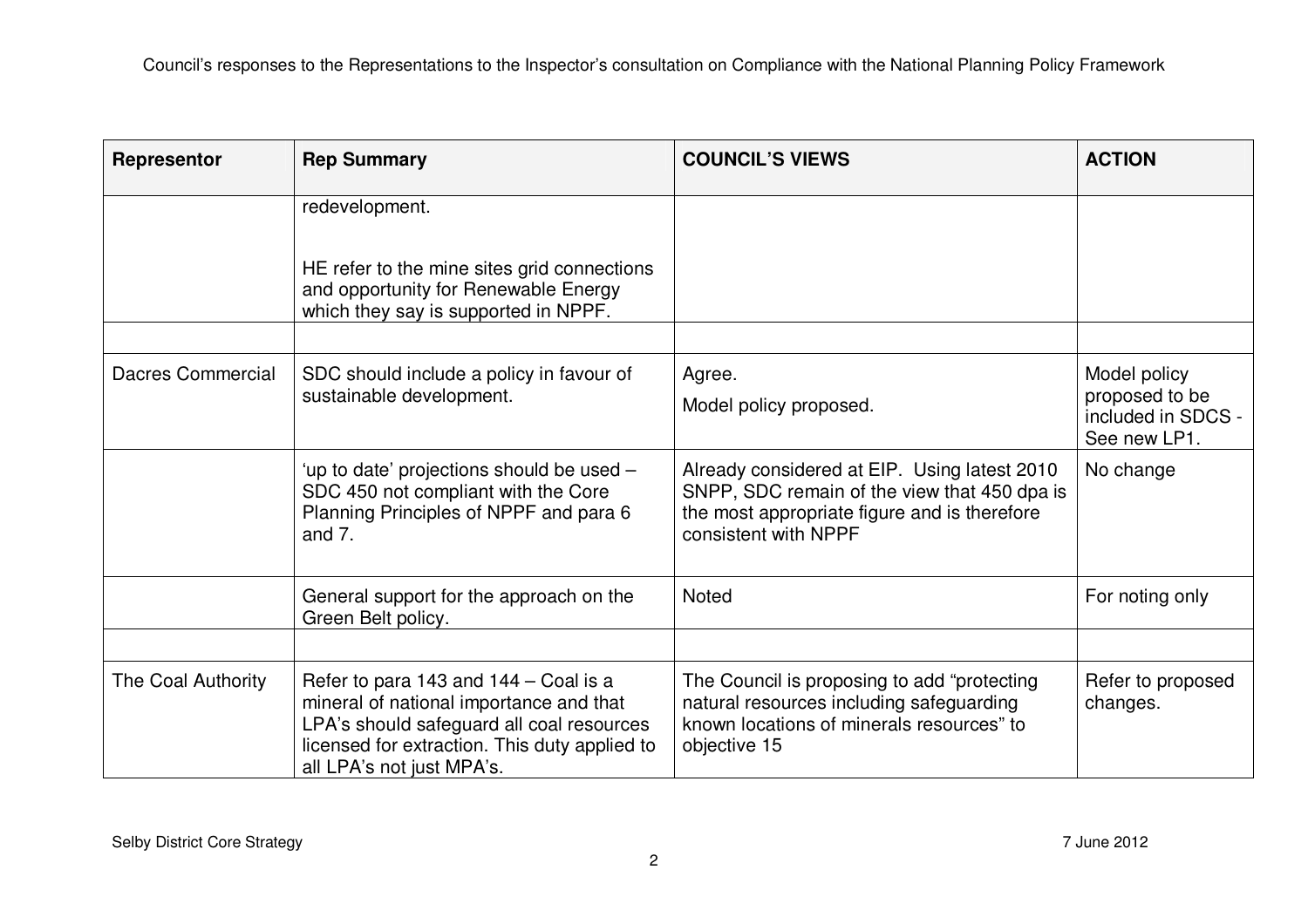| Representor                                                | <b>Rep Summary</b>                                                                                                                                                                                                                                                                                                                                                                                                        | <b>COUNCIL'S VIEWS</b>                                                                                                                                                                                                                                                                                                                                                         | <b>ACTION</b>                 |
|------------------------------------------------------------|---------------------------------------------------------------------------------------------------------------------------------------------------------------------------------------------------------------------------------------------------------------------------------------------------------------------------------------------------------------------------------------------------------------------------|--------------------------------------------------------------------------------------------------------------------------------------------------------------------------------------------------------------------------------------------------------------------------------------------------------------------------------------------------------------------------------|-------------------------------|
|                                                            |                                                                                                                                                                                                                                                                                                                                                                                                                           |                                                                                                                                                                                                                                                                                                                                                                                |                               |
|                                                            | Unstable land para 120 and 121 include the<br>assessment of physical constraints of land<br>and instability.                                                                                                                                                                                                                                                                                                              | The specifics relating to land instability and<br>other physical constraints are more suitably<br>dealt with in SADPD/ DMDPD but a general<br>reference in the Core Strategy could usefully<br>be added. The Council is proposing a change<br>to CP12 by adding a new criterion.                                                                                               | Refer to proposed<br>changes. |
|                                                            |                                                                                                                                                                                                                                                                                                                                                                                                                           |                                                                                                                                                                                                                                                                                                                                                                                |                               |
| Barton Willmore obo<br>Daniel Gath Homes<br>& Yorvic Homes | CP1 and 1A<br>- proposes a blanket restriction of gardens<br>and Greenfield sites.<br>- Residential gardens are not in compliance<br>with NPPF.<br>- No assessment undertaken by the Council<br>on a settlement basis would render such<br>restriction suitable?<br>- The limitations provided by tightly drawn<br>development limits and the lack of available<br>sites.<br>- There aren't many of these sites available | Policy CP1A proposes a varied and<br>sustainable approach to garden land and<br>Greenfield sites depending on the location in<br>the District. Such a local approach is<br>consistent with NPPF.<br>The Council is proposing minor changes to the<br>supporting text which supports CP1A to<br>ensure it is clearer where Greenfield land<br>development could be appropriate. | Refer to proposed<br>changes. |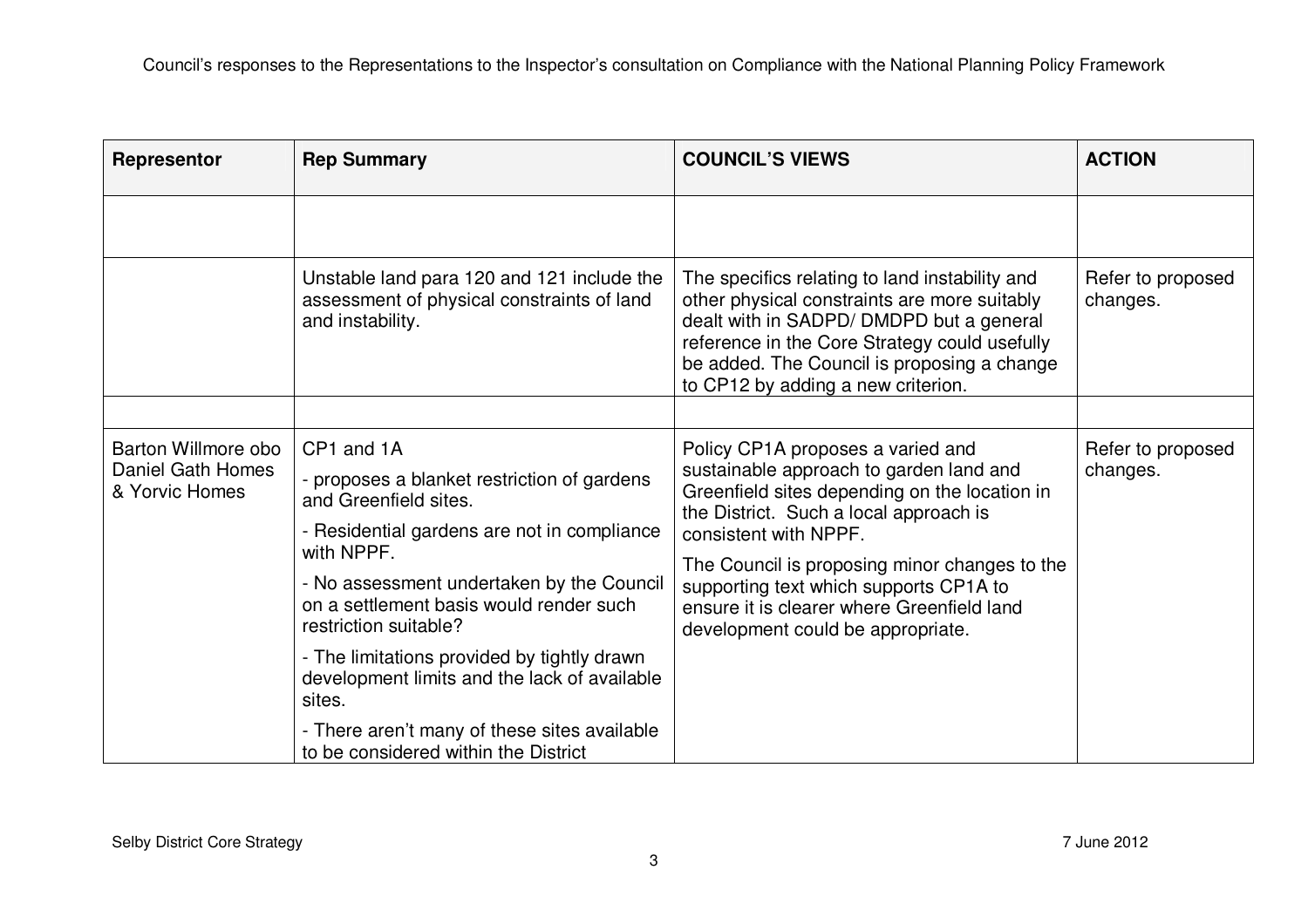| Representor                                  | <b>Rep Summary</b>                                                                                                                                                                                                                                                                                                                                         | <b>COUNCIL'S VIEWS</b>                                                                                                                                                                                                                                                           | <b>ACTION</b>                 |
|----------------------------------------------|------------------------------------------------------------------------------------------------------------------------------------------------------------------------------------------------------------------------------------------------------------------------------------------------------------------------------------------------------------|----------------------------------------------------------------------------------------------------------------------------------------------------------------------------------------------------------------------------------------------------------------------------------|-------------------------------|
|                                              |                                                                                                                                                                                                                                                                                                                                                            |                                                                                                                                                                                                                                                                                  |                               |
| Barton Willmore obo<br><b>TEJ Properties</b> | Response in relation to Church Fenton<br>Airbase.<br>SDLP secondary village designation is<br>outdated given the NPPF. SDC should<br>consider CFA designation as a DSV in<br>isolation or in part as part of Church<br>Fenton/Ulleskelf cluster refers to para 55 of<br>NPPF i.e group settlement development in<br>one village may support others nearby. | Objection relates to CFAB being a DSV.<br>Not an NPPF consistency issue.<br>CS settlement hierarchy compliant with NPPF.<br>Not appropriate to link CFAB and Ulleskelf/CF<br>as a cluster and designate as a DSV in this<br>way – this is not what the NPPF seeks to<br>achieve. | No change                     |
|                                              | Refers to para 22 of NPPF and CFA<br>employment allocation should be<br>revaluated and not protected in the long<br>term as set out in NPPF.                                                                                                                                                                                                               | CFAB is not an employment allocation but a<br>Special Policy Area in the SDLP.<br>This is in any case a site specific issue outside<br>the scope of the SDCS.                                                                                                                    | No change                     |
|                                              |                                                                                                                                                                                                                                                                                                                                                            |                                                                                                                                                                                                                                                                                  |                               |
| Natural England                              | Support CP15 in increasing net gains in<br>biodiversity.                                                                                                                                                                                                                                                                                                   | <b>Noted</b>                                                                                                                                                                                                                                                                     | No change                     |
|                                              | Proposed change to CP1 to reflect NPPF<br>'encourage use of PDL provided not of high<br>environmental value' this is currently not<br>included within the policy.                                                                                                                                                                                          | The Council is proposing to include a<br>reference to land with the least environmental<br>or amenity value within CP1 to be more<br>aligned to NPPF.                                                                                                                            | Refer to proposed<br>changes. |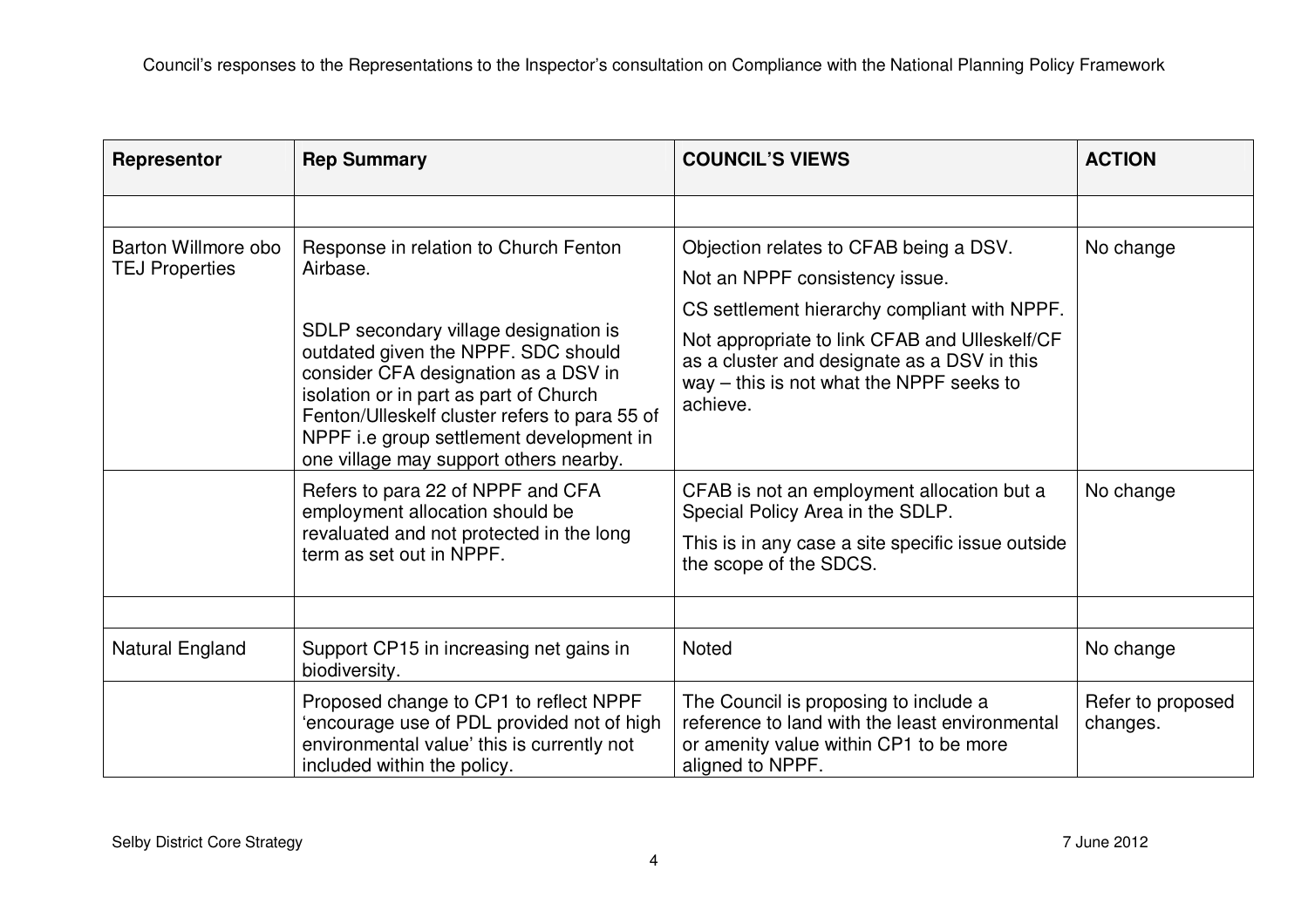| Representor                                                            | <b>Rep Summary</b>                                                                                                                                                                                                         | <b>COUNCIL'S VIEWS</b>                                                                                                                                                                                                                                                                                     | <b>ACTION</b>                 |
|------------------------------------------------------------------------|----------------------------------------------------------------------------------------------------------------------------------------------------------------------------------------------------------------------------|------------------------------------------------------------------------------------------------------------------------------------------------------------------------------------------------------------------------------------------------------------------------------------------------------------|-------------------------------|
|                                                                        |                                                                                                                                                                                                                            |                                                                                                                                                                                                                                                                                                            |                               |
|                                                                        | $CP15$ – amended to reflect para 75 NPPF –<br>Public Rights of Way and Access                                                                                                                                              | The Council is proposing to include a<br>reference to public rights of way and access<br>within CP15.                                                                                                                                                                                                      | Refer to proposed<br>changes. |
|                                                                        | Para 76 refers to areas of Local Green<br>Space in the CS. Similarly areas of<br>tranquillity not identified.                                                                                                              | The Council is proposing to include a<br>reference to local green space and areas of<br>tranquillity within CP15.                                                                                                                                                                                          | Refer to proposed<br>changes. |
|                                                                        |                                                                                                                                                                                                                            |                                                                                                                                                                                                                                                                                                            |                               |
| Steve & Trisha<br>Wadsworth                                            | CS does not do enough towards achieving<br>sustainable development.<br>Does not identify housing supply for present<br>and future generations including the<br>backlog required due to previous<br>inadequacies of supply. | No clear reference to NPPF. Principles of<br>sustainable development are dealt with in<br>existing Core Strategy and through proposed<br>changes such as model policy in favour of<br>sustainable development. Housing targets<br>reflect up to date need based on historic<br>delivery and future growth. | No change                     |
|                                                                        |                                                                                                                                                                                                                            |                                                                                                                                                                                                                                                                                                            |                               |
| Indigo Planning obo<br>Connaught<br>Consultancy<br><b>Services LLP</b> | There is a higher housing need in line with<br>the most up to date projections. The<br>proposed housing target is too pessimistic<br>and should take account of past under<br>delivery. Propose a higher housing target is | Already considered at EIP. Even using latest<br>2010 SNPP, SDC remain of the view that 450<br>dpa is the most appropriate figure and is<br>therefore consistent with NPPF.                                                                                                                                 | No change                     |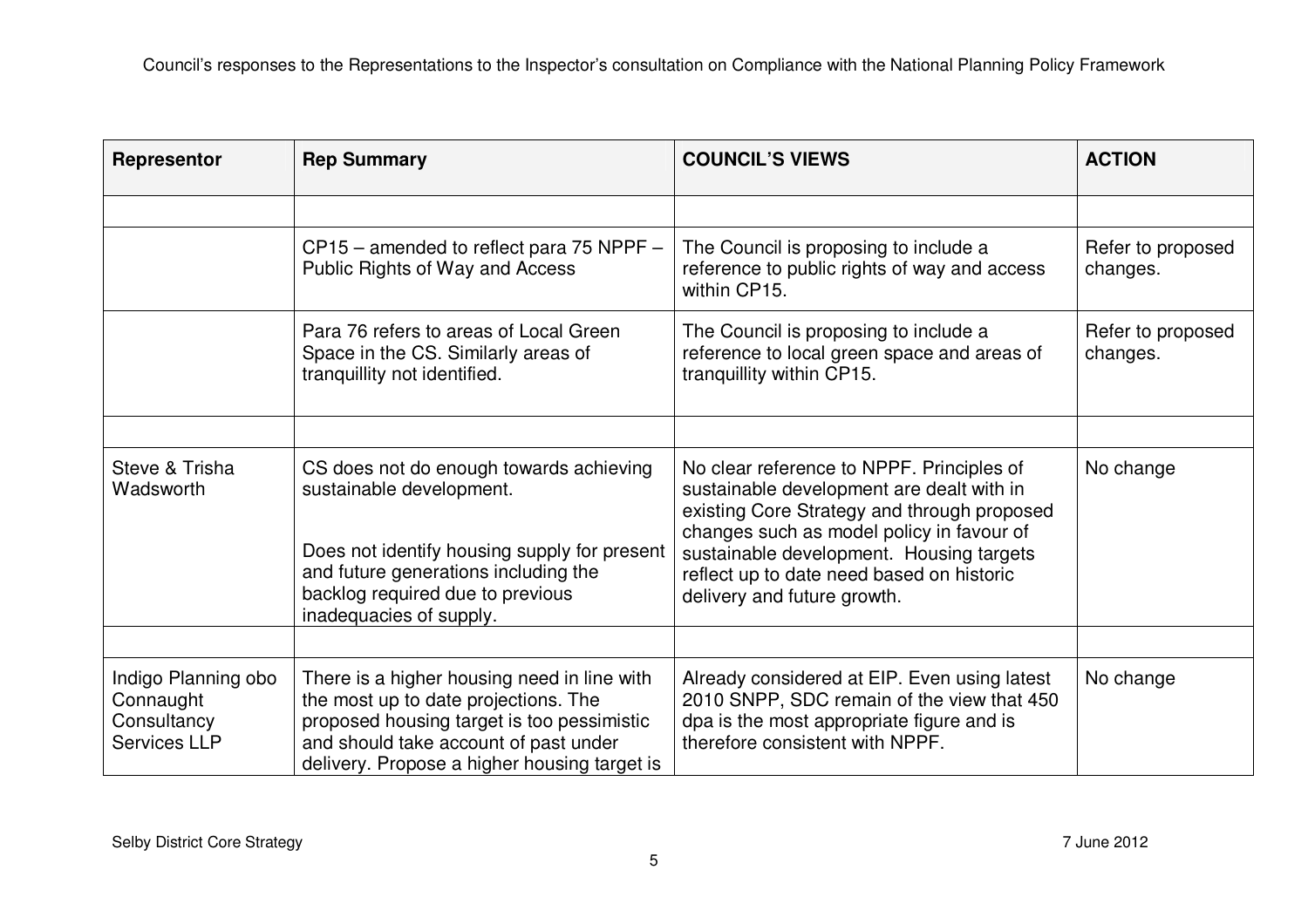| Representor | <b>Rep Summary</b>                                                                                                                                                                                                                                                                                                                                                                                                                                                                               | <b>COUNCIL'S VIEWS</b>                                                                                                                                                                                                                                                                                                                                                     | <b>ACTION</b>                 |
|-------------|--------------------------------------------------------------------------------------------------------------------------------------------------------------------------------------------------------------------------------------------------------------------------------------------------------------------------------------------------------------------------------------------------------------------------------------------------------------------------------------------------|----------------------------------------------------------------------------------------------------------------------------------------------------------------------------------------------------------------------------------------------------------------------------------------------------------------------------------------------------------------------------|-------------------------------|
|             | needed in the beginning of the plan period.                                                                                                                                                                                                                                                                                                                                                                                                                                                      |                                                                                                                                                                                                                                                                                                                                                                            |                               |
|             | Due to under delivery in recent years a 20%<br>5 year supply buffer should be used as<br>suggested in para 47 NPPF.                                                                                                                                                                                                                                                                                                                                                                              | The Council is proposing to include a<br>reference to the 5 year supply and relevant<br>'buffer' in the text accompanying CP3.                                                                                                                                                                                                                                             | Refer to proposed<br>changes. |
|             | In response to SSOBT Windfalls discussion<br>at EIP: NPPF states LPA's MAY make<br>allowances of windfalls in the 5 year supply<br>(emphasis added). There is no requirement<br>or expectation that they should do so.                                                                                                                                                                                                                                                                           | Comment noted                                                                                                                                                                                                                                                                                                                                                              | For noting only               |
|             | Object to the use of windfalls in projections<br>of land supply.                                                                                                                                                                                                                                                                                                                                                                                                                                 |                                                                                                                                                                                                                                                                                                                                                                            |                               |
|             | We welcome reference to the settlement<br>hierarchy rather than the specific housing<br>distribution figures. In line with our<br>submission to the Proposed Changes to the<br>Core Strategy, we suggest that after 'where<br>such need cannot be met on non-Green<br>Belt Land' the following is inserted 'in either<br>the Principle Town or Local Services<br>Centres' to make clearer that non green<br>belt land in Sherburn and Selby should be<br>considered before green belt release in | Tadcaster needs to meet its own needs<br>locally. CP2 and CP3 are explicit in the<br>housing distribution being met in the<br>settlement hierarchy. CPXX allows this to<br>take place if necessary through a GB review.<br>If the suggested wording were used it would<br>create a paradox and undermine CPXX itself<br>and the Core Strategy approach to<br>distribution. | No change                     |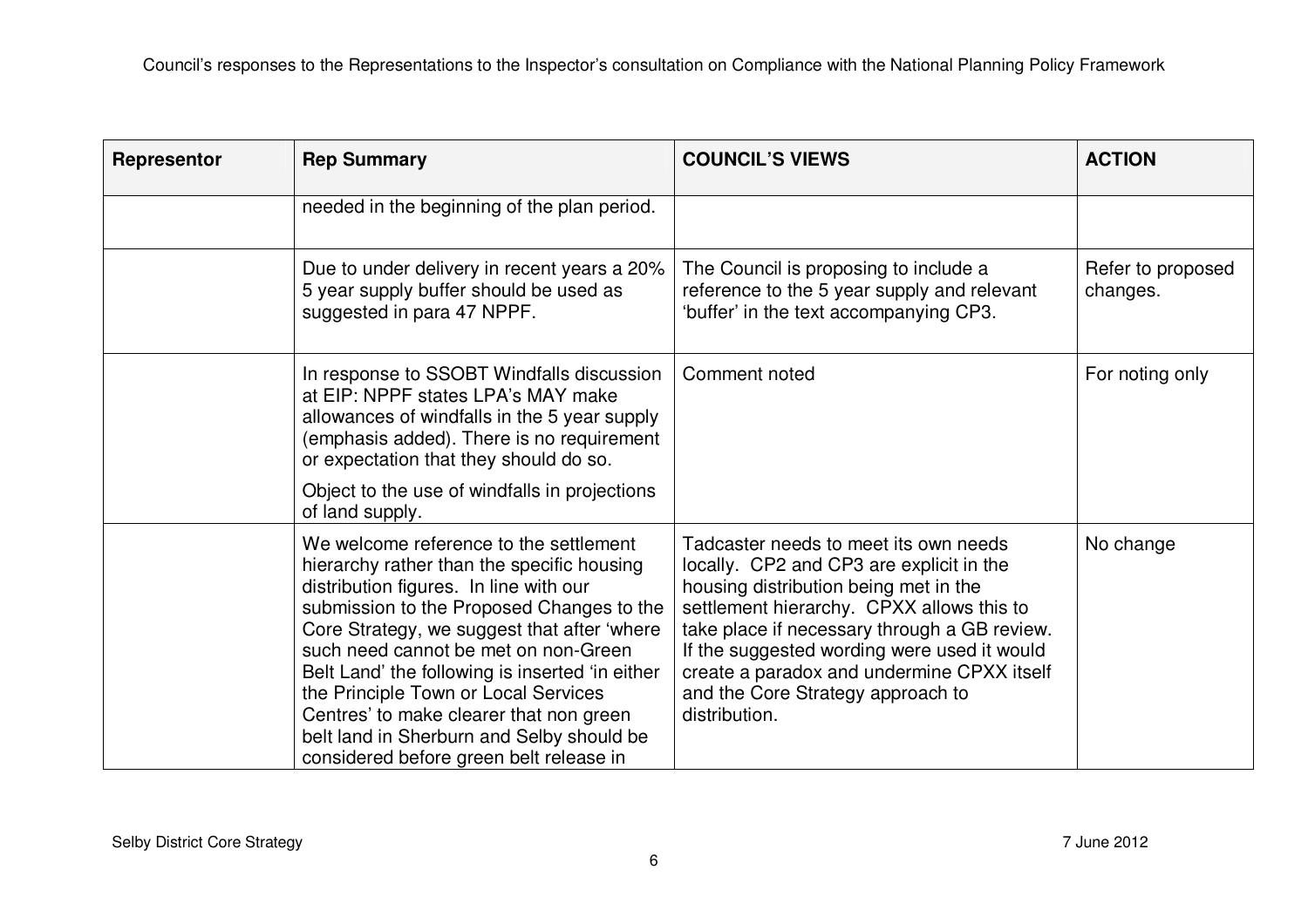| Representor                                                  | <b>Rep Summary</b>                                                                                                                                                                                                                                                                                                                                                 | <b>COUNCIL'S VIEWS</b>                                                                                                                                                                                                                                                             | <b>ACTION</b>                 |
|--------------------------------------------------------------|--------------------------------------------------------------------------------------------------------------------------------------------------------------------------------------------------------------------------------------------------------------------------------------------------------------------------------------------------------------------|------------------------------------------------------------------------------------------------------------------------------------------------------------------------------------------------------------------------------------------------------------------------------------|-------------------------------|
|                                                              | Tadcaster.                                                                                                                                                                                                                                                                                                                                                         |                                                                                                                                                                                                                                                                                    |                               |
|                                                              |                                                                                                                                                                                                                                                                                                                                                                    |                                                                                                                                                                                                                                                                                    |                               |
| <b>Directions Planning</b><br>obo South Milford<br><b>PC</b> | CP1A - Paragraph 53 of the NPPF now<br>required LPAs to consider the case for<br>including policies to resist development on<br>garden land, this should be included within<br>the CS give it will affect the development<br>strategy across the whole of the District.<br>The SHLAA should be reviewed in light of<br>para 48 to exclude garden land calculation. | Policy CP1A is consistent with NPPF as it sets<br>out the Council's position on garden land.<br>The Council is proposing to change the text<br>which supports CP1A to ensure it is clearer<br>Issue for SHLAA not Core Strategy and will be<br>reviewed when the SHLAA is updated. | No change                     |
|                                                              | CP2 - housing need should be based on<br>SHMA and most up to date projections, this<br>is not the case.                                                                                                                                                                                                                                                            | Already considered at EIP. Even using latest<br>2010 SNPP and considering latest NYSHMA,<br>SDC remain of the view that 450 dpa is the<br>most appropriate figure and is therefore<br>consistent with NPPF                                                                         | No change                     |
|                                                              | Figure 9 – NPPF required LPA's to include<br>a trajectory for affordable housing as well<br>as market housing.                                                                                                                                                                                                                                                     | The Council is proposing a change to<br>incorporate an affordable housing trajectory<br>into Figure 9 to ensure compliance with the<br>NPPF.                                                                                                                                       | Refer to proposed<br>changes. |
|                                                              | CP3 - Para 153 and 174 of NPPF make<br>clear that SPD's should not introduce                                                                                                                                                                                                                                                                                       | The Council is proposing to change figure 1<br>(LDF documents) to conform to the NPPF and                                                                                                                                                                                          | Refer to proposed<br>changes. |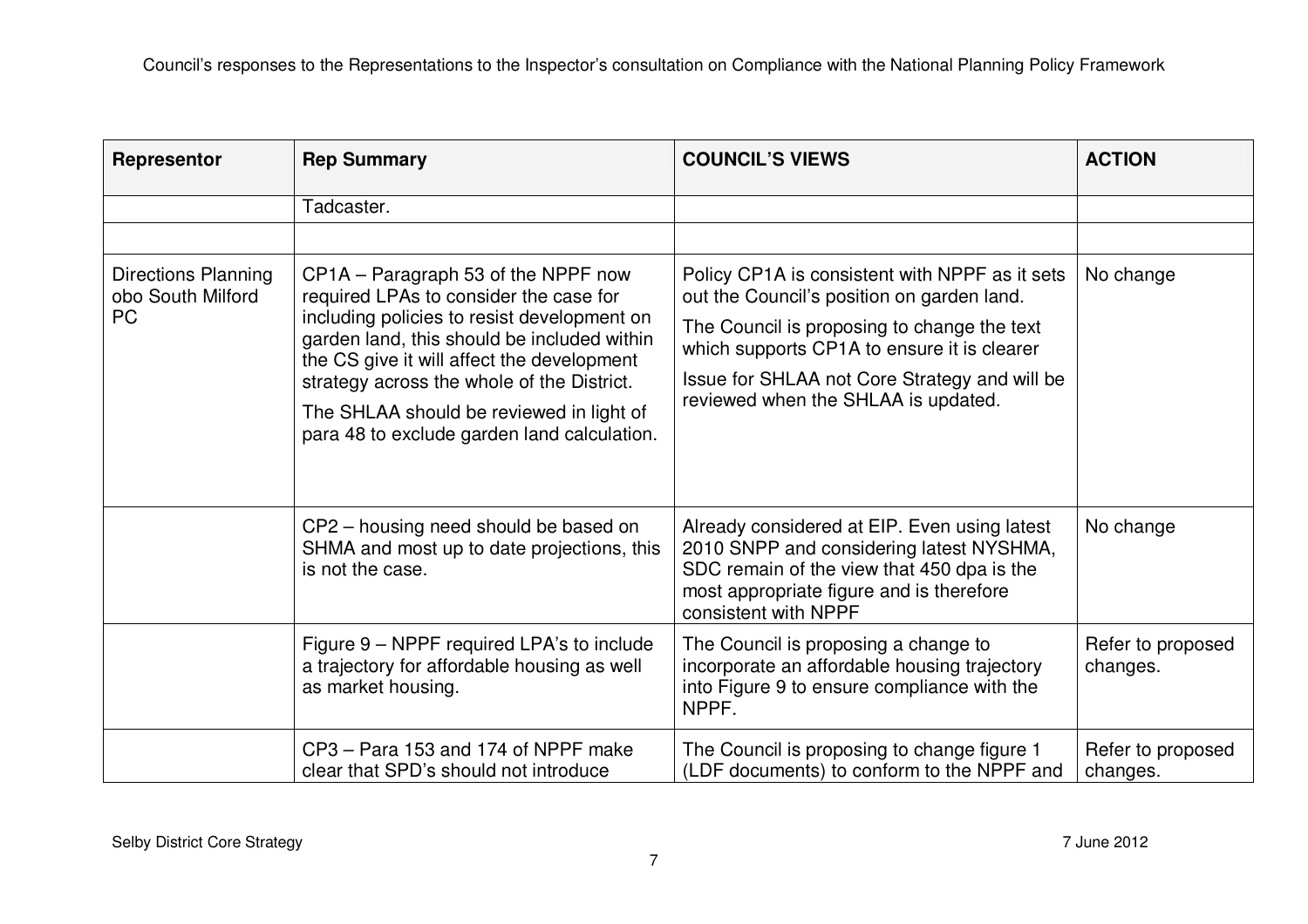| Representor | <b>Rep Summary</b>                                                                                                                                                                           | <b>COUNCIL'S VIEWS</b>                                                                                                                                                                                                                                                                                                                                                                                                 | <b>ACTION</b>     |
|-------------|----------------------------------------------------------------------------------------------------------------------------------------------------------------------------------------------|------------------------------------------------------------------------------------------------------------------------------------------------------------------------------------------------------------------------------------------------------------------------------------------------------------------------------------------------------------------------------------------------------------------------|-------------------|
|             | matters that should be addressed in<br>policies. Criterion B release of phasing to<br>be determined through allocations DPD - it<br>is inappropriate for this to be set out in the<br>SADPD. | ensure that future DPDs form part of Local<br>Plan – this is different to SPDs.                                                                                                                                                                                                                                                                                                                                        |                   |
|             | Criterion C should state what 'remedial<br>action' might be taken in the event of a<br>shortfall.                                                                                            | Policy CP3 does this already.                                                                                                                                                                                                                                                                                                                                                                                          |                   |
|             | CP5 - reference to SPD should be<br>reviewed in light of NPPF 'especially where<br>SPD's are intended to require financial<br>contributions from development.                                | para 153 - Supplementary planning<br>documents should be used where they can<br>help applicants make successful applications<br>or aid infrastructure delivery, and should not<br>be used to add unnecessarily to the financial<br>burdens on development. - CP5 sets out<br>requirements and the contribution<br>requirements - SPD will aid implementation of<br>CP <sub>5</sub> .<br>Therefore consistent with NPPF | No change         |
|             | CP6 – para 54 no refers to the need for                                                                                                                                                      | The Council does not propose to change the                                                                                                                                                                                                                                                                                                                                                                             | Refer to proposed |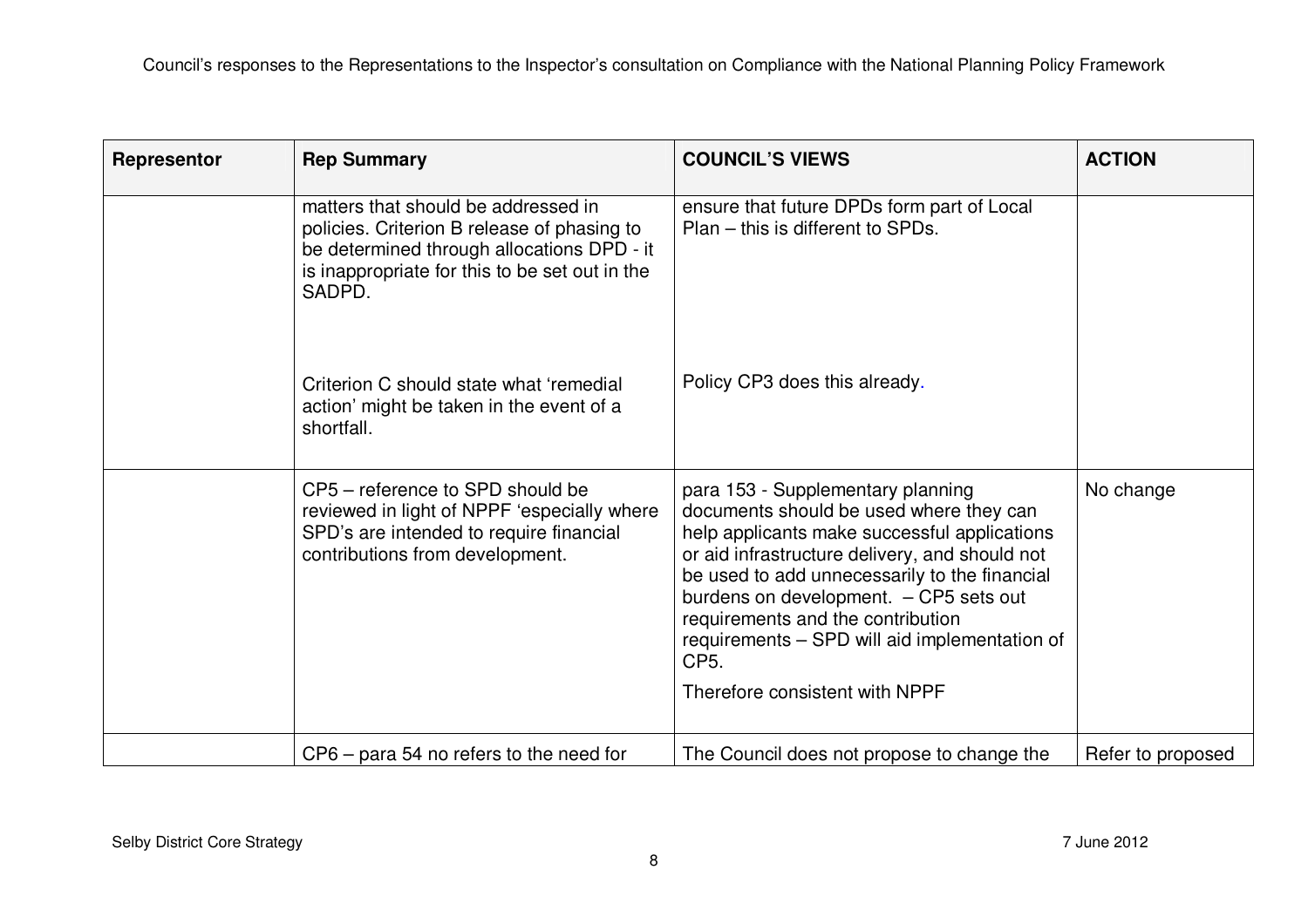| Representor | <b>Rep Summary</b>                                                                                                                                                                                                                                                                | <b>COUNCIL'S VIEWS</b>                                                                                                                                                                                                                                                  | <b>ACTION</b>                 |
|-------------|-----------------------------------------------------------------------------------------------------------------------------------------------------------------------------------------------------------------------------------------------------------------------------------|-------------------------------------------------------------------------------------------------------------------------------------------------------------------------------------------------------------------------------------------------------------------------|-------------------------------|
|             | LA's to consider whether it is appropriate<br>for market housing to be provided through<br>development of Rural Exception Sites in<br>order to increase supply of affordable<br>housing. Such an assessment and<br>subsequent amendment to CP6 will<br>therefore need to be made. | Core Strategy policy but is adding text setting<br>out the Council's approach.                                                                                                                                                                                          | changes.                      |
|             | CP7 - sites for travellers are no longer<br>appropriate in the green belt - this policy<br>should be reviewed in light of new national<br>guidance. The council may wish to refer to<br>the approach by Ryedale DC.                                                               | The Council is proposing to revise the policy.                                                                                                                                                                                                                          | Refer to proposed<br>changes. |
|             | CP10 – appears overly restrictive in light of<br>NPPF.                                                                                                                                                                                                                            | The Council recognises that CP10 is overly<br>restrictive in the light of NPPF and the Council<br>is proposing to delete CP10 and revise CP9.                                                                                                                           | Refer to proposed<br>changes  |
|             | CP12 – Reviewed in light of para 97 NPPF<br>requires SDC to demonstrate it has take<br>account of climate change beyond the plan<br>period.                                                                                                                                       | Para 97 does not require LPA's to take<br>account beyond the plan period but Para 99<br>refers to the need to take account of climate<br>change over the longer term. Core Strategy<br>policies seek to achieve sustainable<br>development to manage climate change and | No change                     |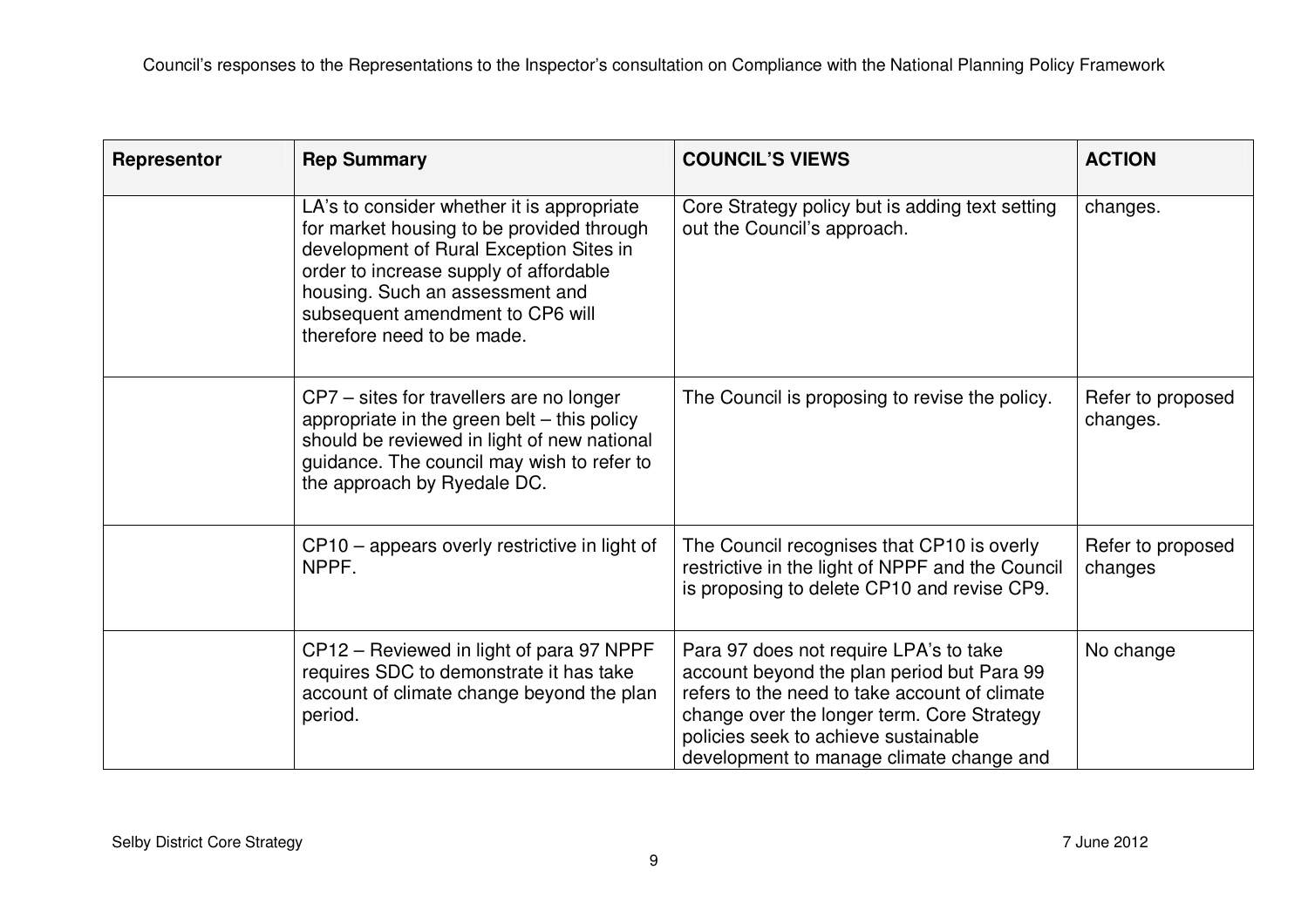| Representor | <b>Rep Summary</b>                                                                                                                                                                                                                                                                                          | <b>COUNCIL'S VIEWS</b>                                                                                                                                                          | <b>ACTION</b>                                       |
|-------------|-------------------------------------------------------------------------------------------------------------------------------------------------------------------------------------------------------------------------------------------------------------------------------------------------------------|---------------------------------------------------------------------------------------------------------------------------------------------------------------------------------|-----------------------------------------------------|
|             |                                                                                                                                                                                                                                                                                                             | are NPPF compliant.                                                                                                                                                             |                                                     |
|             | CP13 - should be reviewed in light of para<br>97 of NPPF in particular the last bullet<br>point. The need for LPAs to identify<br>opportunities where development can draw<br>energy from decentralised sources. Only on<br>the basis of such evidence could SDC<br>ensure development conforms to para 96. | CP13 sets out such opportunities therefore<br>compliant with para 97<br>Para 96 is for applicants                                                                               | No change                                           |
|             | CP14 – Please see comments relating to<br>CP12 and 13.                                                                                                                                                                                                                                                      | CP14 compliant but note that Council is<br>proposing to add text regarding suitable areas<br>for renewable and low carbon energy                                                | No change in the<br>light of this<br>representation |
|             | CP15 – should be reviewed with regards to<br>para 113,114 and 115 of NPPF.                                                                                                                                                                                                                                  | Para 113 is about criteria based policies for<br>protecting nature conservation sites - not<br>appropriate for Core Strategy although CP15<br>covers these points strategically | No change                                           |
|             |                                                                                                                                                                                                                                                                                                             | Para 114 - CP15 already compliant re<br>distinctive landscapes                                                                                                                  |                                                     |
|             |                                                                                                                                                                                                                                                                                                             | Para 115 is about AONB and National Parks<br>so doesn't apply to SDC                                                                                                            |                                                     |
|             | CP16– NPPF new requirement for Local                                                                                                                                                                                                                                                                        | The Council is proposing to amend the policy                                                                                                                                    | Refer to proposed                                   |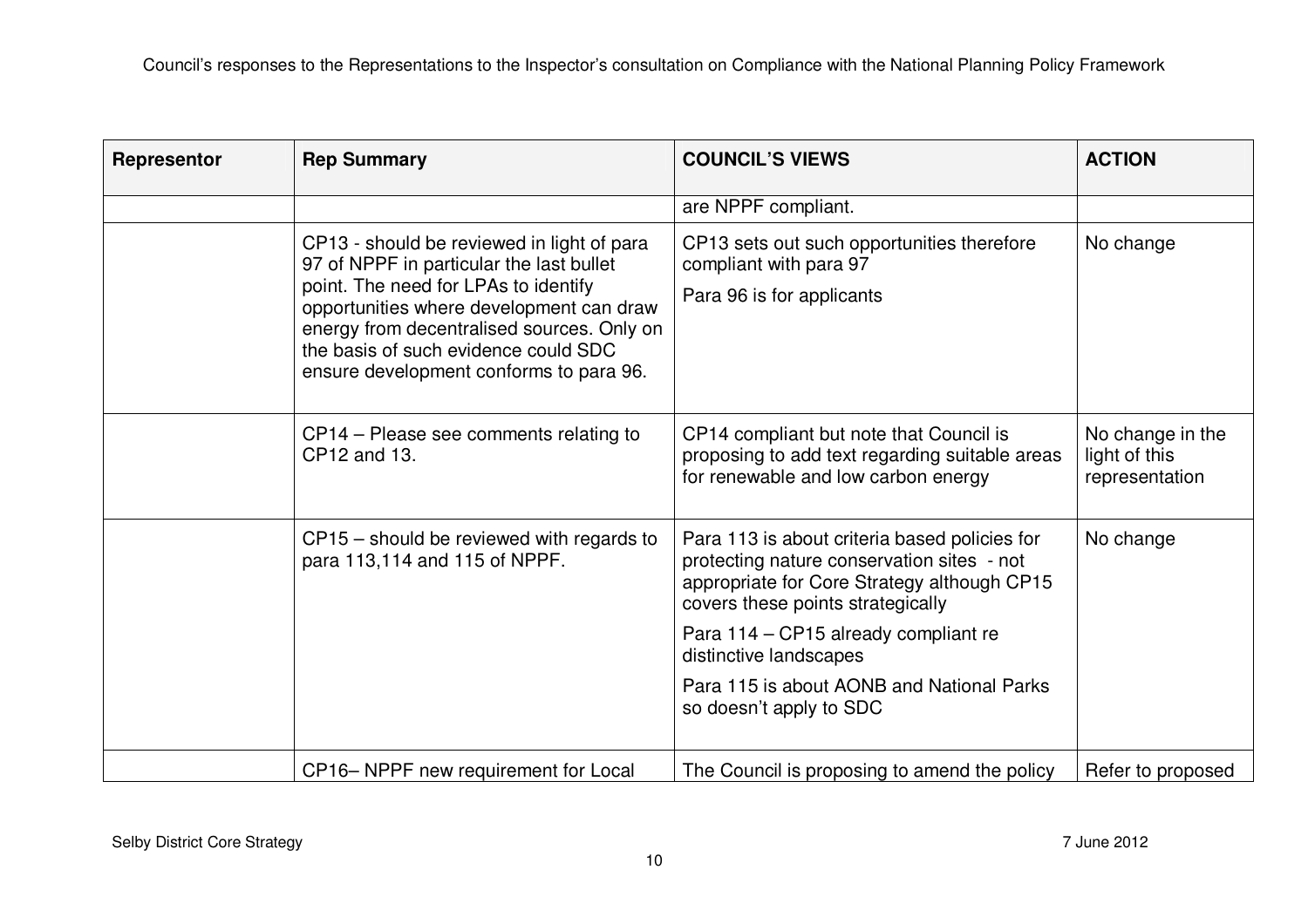| Representor | <b>Rep Summary</b>                                                                                                                                                                                                                                                                                                                                                           | <b>COUNCIL'S VIEWS</b>                                                                                                                                                                                                                                                                    | <b>ACTION</b>                 |
|-------------|------------------------------------------------------------------------------------------------------------------------------------------------------------------------------------------------------------------------------------------------------------------------------------------------------------------------------------------------------------------------------|-------------------------------------------------------------------------------------------------------------------------------------------------------------------------------------------------------------------------------------------------------------------------------------------|-------------------------------|
|             | Plans to support improvements in design by<br>replacing poor design with better design.<br>This will need to be reflected in the CS as<br>the current CS does not refer to<br>architecture or innovative design.                                                                                                                                                             | and text of CP16 to incorporate positive<br>improvements to design and a reference to<br>supporting replacing poor design with better<br>design.                                                                                                                                          | changes.                      |
|             | $CPXX -$ the inspector has already<br>recommended that the Policy be revised<br>following discussions. Any revisions should<br>be mindful of Section 9 of the NPPF.                                                                                                                                                                                                          | <b>CPXX NPPF compliant</b>                                                                                                                                                                                                                                                                | No change                     |
|             | Strategic Matters - NPPF refers to a<br>number of strategic matters which requires<br>collaboration between the neighbouring<br>authorities. If the DTC is to be met in terms<br>of soundness these strategic matters will<br>needs to be addressed in the CS.                                                                                                               | The Council is proposing to add new text to<br>the Core Strategy setting out how the plan has<br>been developed in a cooperative manner and<br>Selby's role in the region and refer to the ISS.<br>It is however not appropriate to incorporate the<br>RSS policies in the Core Strategy. | Refer to proposed<br>changes. |
|             | In particular the RSS will shortly disappear<br>(which may be well before the hearing<br>reconvene) so it is necessary for the CS to<br>set out the role of district within the region,<br>and to include ant polices within the RSS<br>that require retention. It is understood that<br>certain LAs in the LCR have pledged to<br>save RSS policies on an interim basis. If |                                                                                                                                                                                                                                                                                           |                               |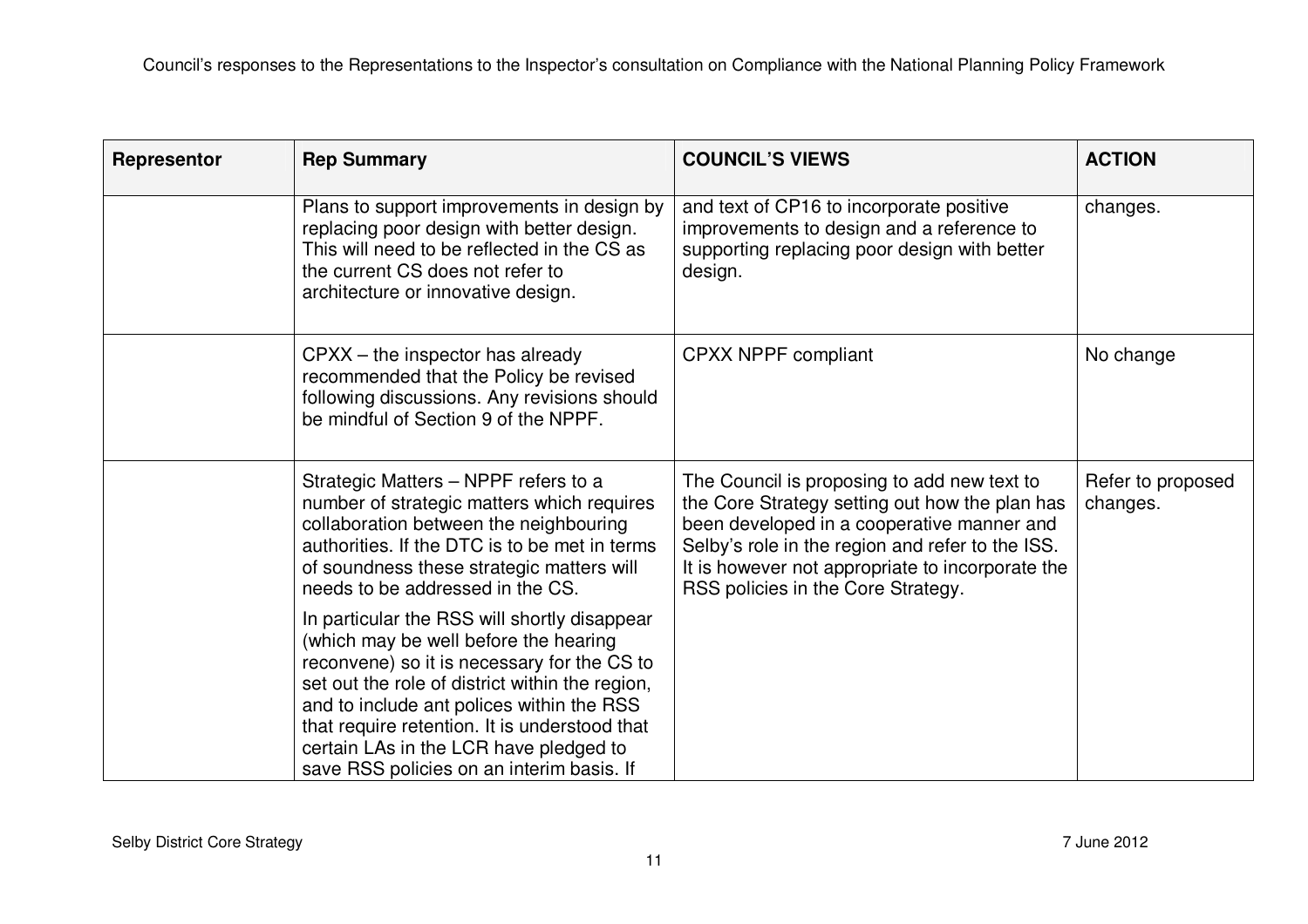| Representor                                   | <b>Rep Summary</b>                                                                                                                                                                                                                                                                     | <b>COUNCIL'S VIEWS</b>                                                                                        | <b>ACTION</b>                |
|-----------------------------------------------|----------------------------------------------------------------------------------------------------------------------------------------------------------------------------------------------------------------------------------------------------------------------------------------|---------------------------------------------------------------------------------------------------------------|------------------------------|
|                                               | the Council considers any RSS policies with<br>particular reference to Selby need to be<br>retained on an interim or a long term basis,<br>in corporation within the Selby Core<br>Strategy is now necessary.                                                                          |                                                                                                               |                              |
|                                               | Status of CS should now be renamed Local<br>Plans.                                                                                                                                                                                                                                     | Agreed and the Council is proposing to amend<br>all references to DPDs to Local Plans<br>throughout the plan. | Refer to proposed<br>changes |
|                                               |                                                                                                                                                                                                                                                                                        |                                                                                                               |                              |
| LDP Planning obo<br><b>Linden Homes North</b> | CP2A Olympia Park does not comply with<br>para 47 of NPPF where council need to<br>identify and update annually a supply of<br>specific deliverable sites sufficient to<br>provide 5 years of housing against their<br>housing requirements with a 5% buffer to<br>ensure competition. | Not an NPPF compliance issue.                                                                                 | No change                    |
|                                               | Even large builders would only be looking<br>for a delivery maximum of 50 units per year<br>on sites of this scale. It is therefore<br>considered questionable whether allocating<br>1000 houses to Olympia Park would meet<br>to requirements of this element of the                  |                                                                                                               |                              |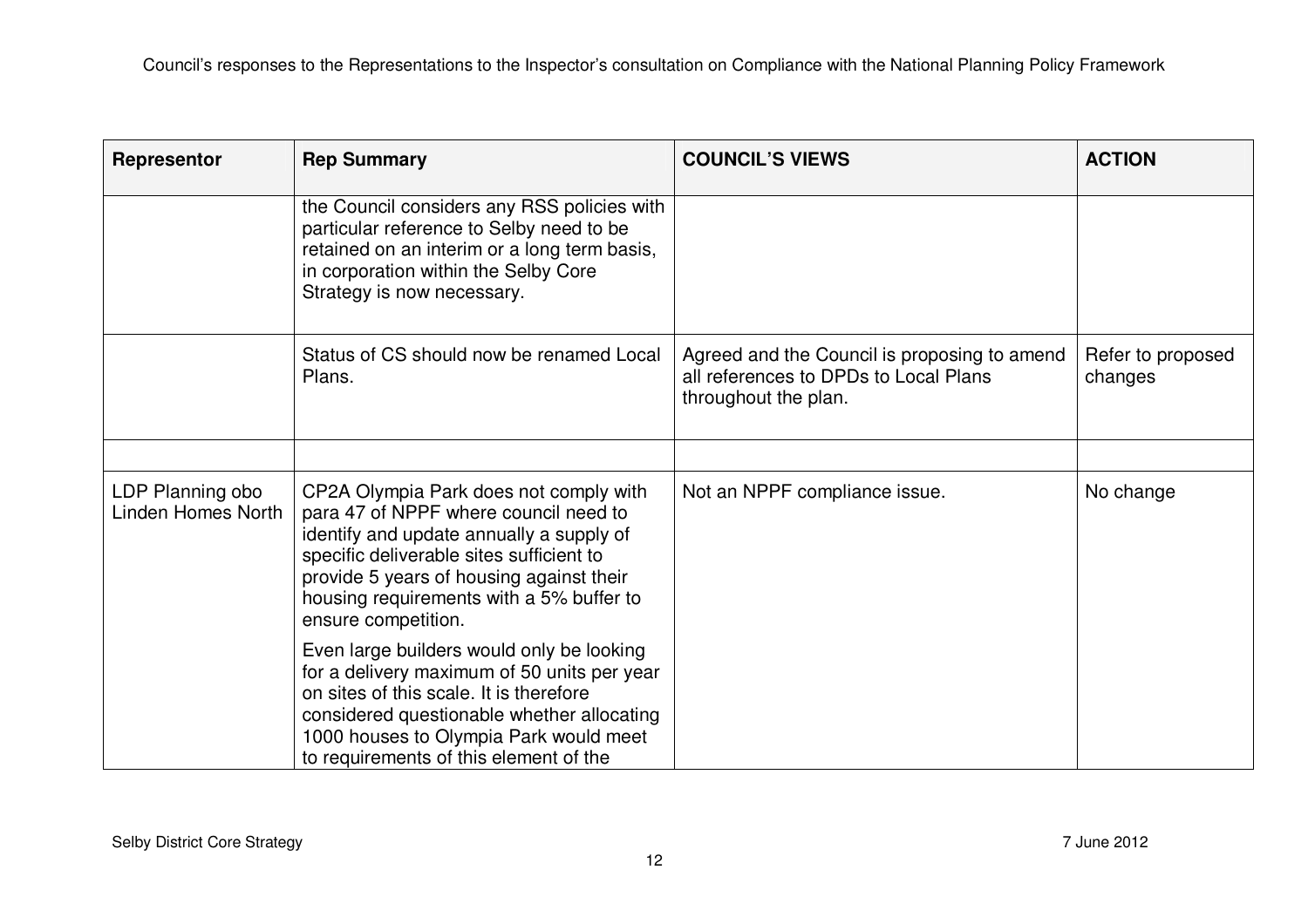| Representor | <b>Rep Summary</b>                                                                                                                                                                                                                                                                                                                                                                                                                                                                                                                                                                                                                                                                                                       | <b>COUNCIL'S VIEWS</b>                                                                                                                                                                                                                                                                                                                                                        | <b>ACTION</b> |
|-------------|--------------------------------------------------------------------------------------------------------------------------------------------------------------------------------------------------------------------------------------------------------------------------------------------------------------------------------------------------------------------------------------------------------------------------------------------------------------------------------------------------------------------------------------------------------------------------------------------------------------------------------------------------------------------------------------------------------------------------|-------------------------------------------------------------------------------------------------------------------------------------------------------------------------------------------------------------------------------------------------------------------------------------------------------------------------------------------------------------------------------|---------------|
|             | NPPF.                                                                                                                                                                                                                                                                                                                                                                                                                                                                                                                                                                                                                                                                                                                    |                                                                                                                                                                                                                                                                                                                                                                               |               |
|             |                                                                                                                                                                                                                                                                                                                                                                                                                                                                                                                                                                                                                                                                                                                          |                                                                                                                                                                                                                                                                                                                                                                               |               |
|             | Employment land para 22 of NPPF policies<br>should avoid the long term protection of<br>employment allocations where there is no<br>reasonable prospect of a site being used for<br>that purpose. Land allocations should be<br>regularly reviewed. A significant part of<br>Olympia Park site has been historically<br>identified through SDLP for employment<br>purposes and has not come forward for<br>development. Given its lack of delivery it is<br>considered that the allocation of a high<br>percentage of the Districts employment<br>land at Olympia Park is questionable.<br>Given the market has shown no interest in<br>the site the last planned period, the<br>justification of allocating the site is | There are two employment allocations in the<br>SDLP (BAR/1 and BAR/1A) which form part of<br>the proposed CP2A strategic development<br>and the remainder of the SDS site is covered<br>by a freight transhipment Special Policy Area.<br>These have been reviewed as part of the Core<br>Strategy and will be replaced with the mixed<br>use site. Therefore NPPF compliant. | No change     |
|             | questionable in light of NPPF                                                                                                                                                                                                                                                                                                                                                                                                                                                                                                                                                                                                                                                                                            |                                                                                                                                                                                                                                                                                                                                                                               |               |
|             | CP5 Affordable Housing – the principal of<br>delivering affordable housing across the<br>District does not meet the requirements of<br>NPPF in terms of the need to provide                                                                                                                                                                                                                                                                                                                                                                                                                                                                                                                                              | The viability issues were debated at length at<br>the EIP and the NPPF does not alter the<br>Councils position.                                                                                                                                                                                                                                                               | No change     |
|             |                                                                                                                                                                                                                                                                                                                                                                                                                                                                                                                                                                                                                                                                                                                          | The Policy clearly states that the actual                                                                                                                                                                                                                                                                                                                                     |               |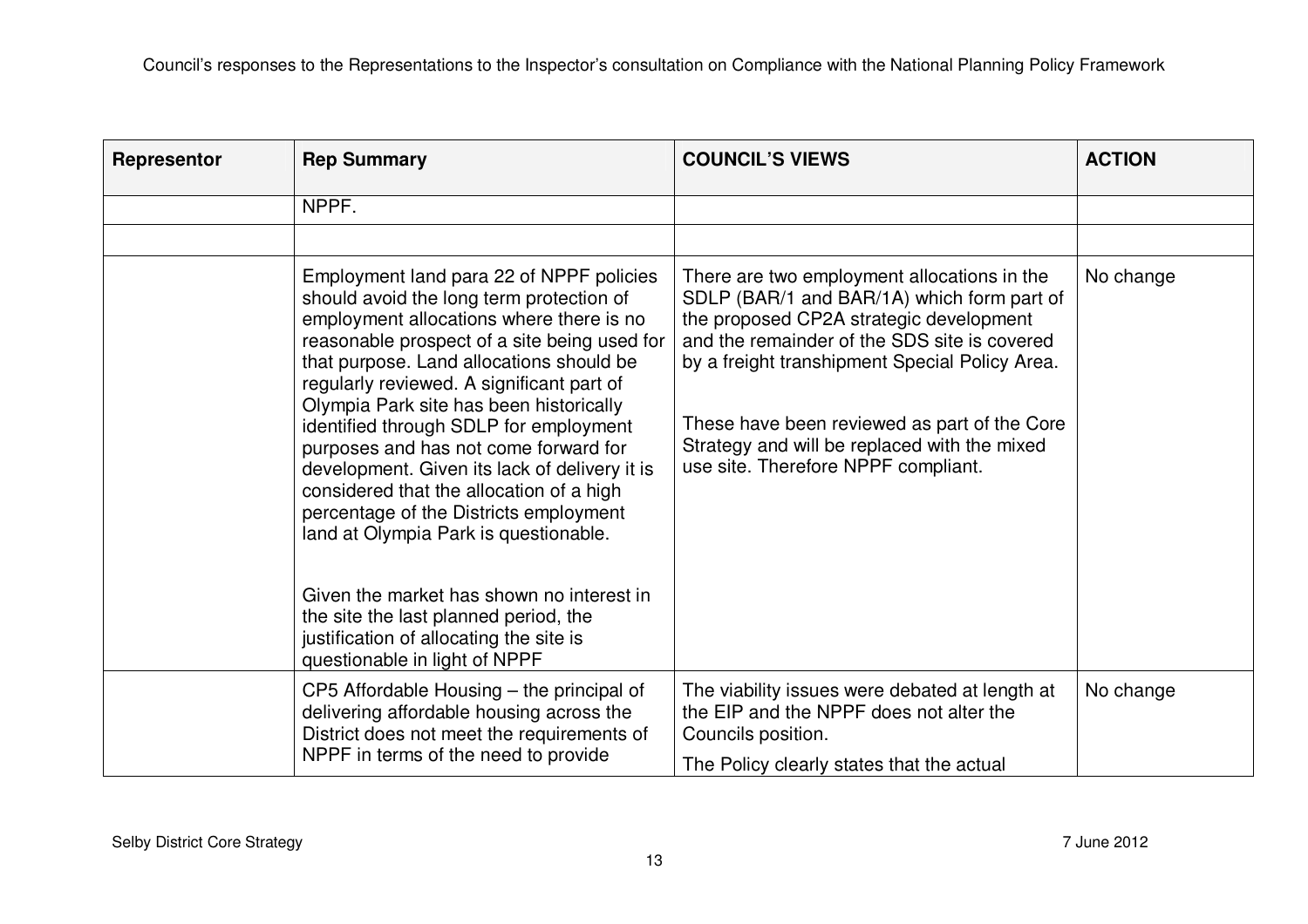| Representor | <b>Rep Summary</b>                                                                                                                                                                                                                                                                                                                                                                                                                                                                                                                                                                                                                                                                                                                                                                                                                                                                                  | <b>COUNCIL'S VIEWS</b>                                                                                                                                                                            | <b>ACTION</b> |
|-------------|-----------------------------------------------------------------------------------------------------------------------------------------------------------------------------------------------------------------------------------------------------------------------------------------------------------------------------------------------------------------------------------------------------------------------------------------------------------------------------------------------------------------------------------------------------------------------------------------------------------------------------------------------------------------------------------------------------------------------------------------------------------------------------------------------------------------------------------------------------------------------------------------------------|---------------------------------------------------------------------------------------------------------------------------------------------------------------------------------------------------|---------------|
|             | choice and create sustainable balanced<br>communities. There is however a<br>requirement for LPAs to develop a policy<br>that is both desirable and realistic given<br>data available in the Councils EVA. The<br>EVA concluded in the current market<br>conditions, at the date of the study, a target<br>rate for affordable housing provision of just<br>10% was attainable,. Consideration of<br>average house prices in Selby District<br>shows some fluctuation over the intervening<br>period. Therefore it is apparent that 10%<br>affordable housing remains the reliable and<br>deliverable target in policy terms. The EVA<br>does consider 40% affordable housing<br>provision viable if the housing market<br>reverted to 'the height of the market'<br>conditions prevailing in 2007. However<br>there is nothing to suggest that the market<br>will be returning to its height soon. | amounts will be negotiated at the time and<br>further guidance will be provided by SPD.<br>This is NPPF compliant                                                                                 |               |
|             | A target provision of 10% affordable<br>housing should be sought in CP5 which<br>would provide both decision maker and<br>applicant the 'high degree of certainty and<br>predictability' required by the NPPF. It is                                                                                                                                                                                                                                                                                                                                                                                                                                                                                                                                                                                                                                                                                | The viability issues were debated at length at<br>the EIP and the NPPF does not alter the<br>position.<br>The Policy clearly states that the actual<br>amounts will be negotiated at the time and | No change     |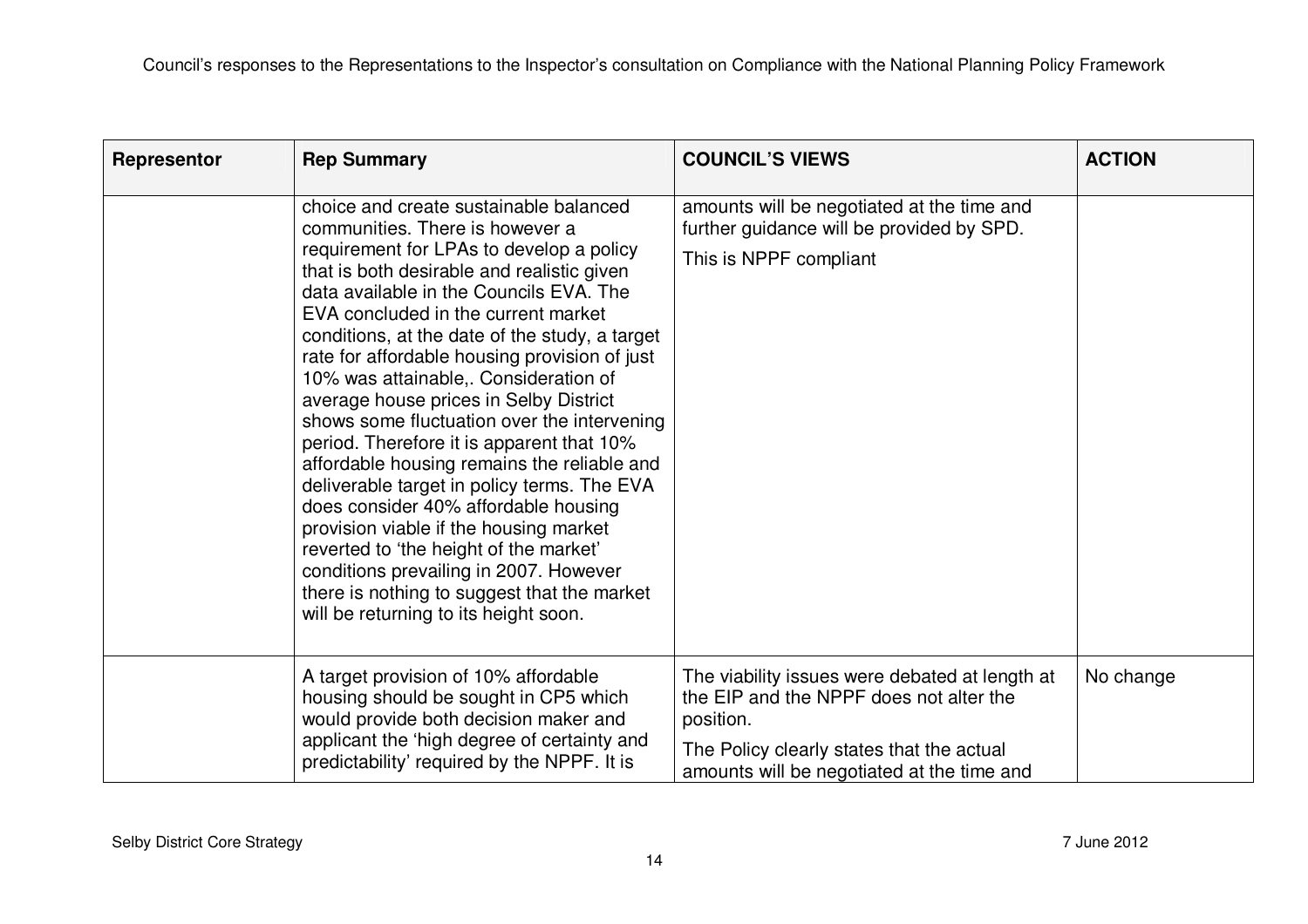| Representor | <b>Rep Summary</b>                                                                                                                                                                                                                                                                                                                                                                                                                                                                                                                                                                                                        | <b>COUNCIL'S VIEWS</b>                                                                                                                                                                                                                                                   | <b>ACTION</b>                 |
|-------------|---------------------------------------------------------------------------------------------------------------------------------------------------------------------------------------------------------------------------------------------------------------------------------------------------------------------------------------------------------------------------------------------------------------------------------------------------------------------------------------------------------------------------------------------------------------------------------------------------------------------------|--------------------------------------------------------------------------------------------------------------------------------------------------------------------------------------------------------------------------------------------------------------------------|-------------------------------|
|             | therefore concluded that strategic policy<br>CP5 of the SDCS is misleading and further<br>details is required at this stage and should<br>not be left to the development of Affordable<br>Housing SPD.                                                                                                                                                                                                                                                                                                                                                                                                                    | further guidance will be provided by SPD.<br>This is NPPF compliant<br>CP5 sets out requirements and the<br>contribution requirements - SPD will aid<br>implementation of CP5.                                                                                           |                               |
|             | CP5 and 10% contribution. It is not clear<br>form the policy or the draft Affordable<br>Housing SPD how this commuted sum<br>payment should be calculated or how it can<br>be justified. This element of the policy is<br>therefore uncertain and would leave a<br>developer unsure as what is required in<br>terms of a contribution. This approach is<br>contrary to the requirements of paragraph<br>173 of the NPPF. Furthermore the NPPF<br>makes it clear that that scale of obligations<br>and policy burdens should be contained<br>within the Local Plan and not set out in<br>supplementary planning documents. | The viability issues were debated at length at<br>the EIP and the NPPF does not alter the<br>position.<br>The Policy clearly states that the actual<br>amounts will be negotiated at the time and<br>further guidance will be provided by SPD.<br>This is NPPF compliant | No change                     |
|             | $CP7 - in$ its current form does not meet the<br>requirements of NPPF supporting guidance.                                                                                                                                                                                                                                                                                                                                                                                                                                                                                                                                | The Council is proposing to revise CP7 in line<br>with NPPF.                                                                                                                                                                                                             | Refer to proposed<br>changes. |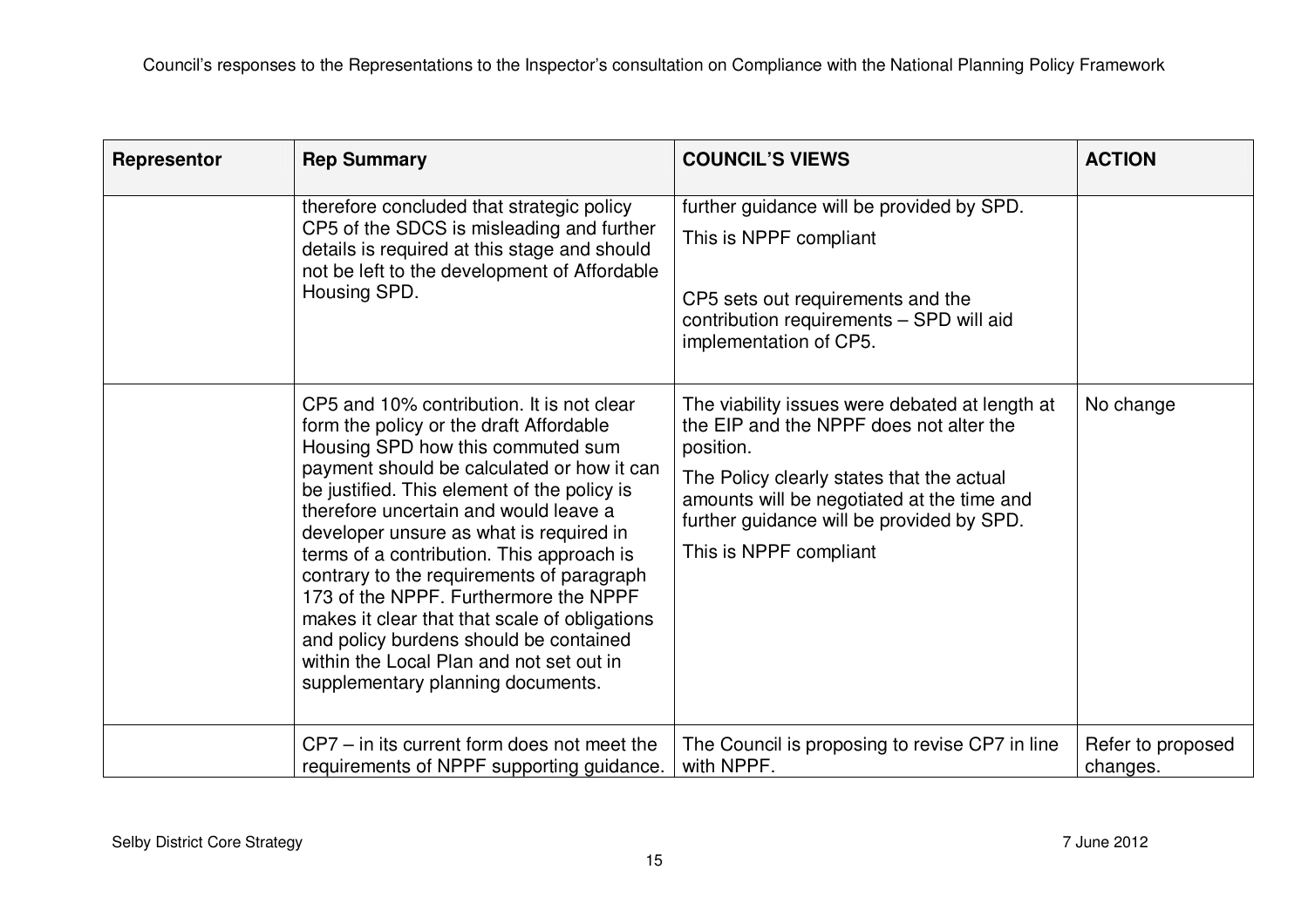| Representor | <b>Rep Summary</b>                                                                                                                                                                                                                                                                                                                                                                                                                                          | <b>COUNCIL'S VIEWS</b>                                                                                                                                   | <b>ACTION</b>                 |
|-------------|-------------------------------------------------------------------------------------------------------------------------------------------------------------------------------------------------------------------------------------------------------------------------------------------------------------------------------------------------------------------------------------------------------------------------------------------------------------|----------------------------------------------------------------------------------------------------------------------------------------------------------|-------------------------------|
|             | There is now a need for a 5 year supply of<br>Gypsy and Traveller sites.                                                                                                                                                                                                                                                                                                                                                                                    |                                                                                                                                                          |                               |
|             | Given the cross boundary movement of the<br>travelling community, the council should<br>consider the position within the region in<br>accommodating affordable plots that are<br>often found in rural locations. In light of new<br>guidance, it is considered the current<br>wording of CP7 should be found unsound<br>until further studies are undertaken by the<br>council.                                                                             |                                                                                                                                                          |                               |
|             | CP9&CP10 are considered together, as<br>they need to reflect the need for the Council<br>to address the greater support government<br>is giving to economic development within<br>towns and rural areas. These policies fail to<br>meet the requirements of para 21 and 28 of<br>NPPF. Therefore, CP10 needs amending to<br>reflect that the Council will support<br>economic growth in rural areas and that it is<br>not simply restricted to agricultural | The Council is proposing to delete CP10 and<br>revise CP9 to ensure consistency with NPPF -<br>the revised CP9 supports rural employment<br>development. | Refer to proposed<br>changes. |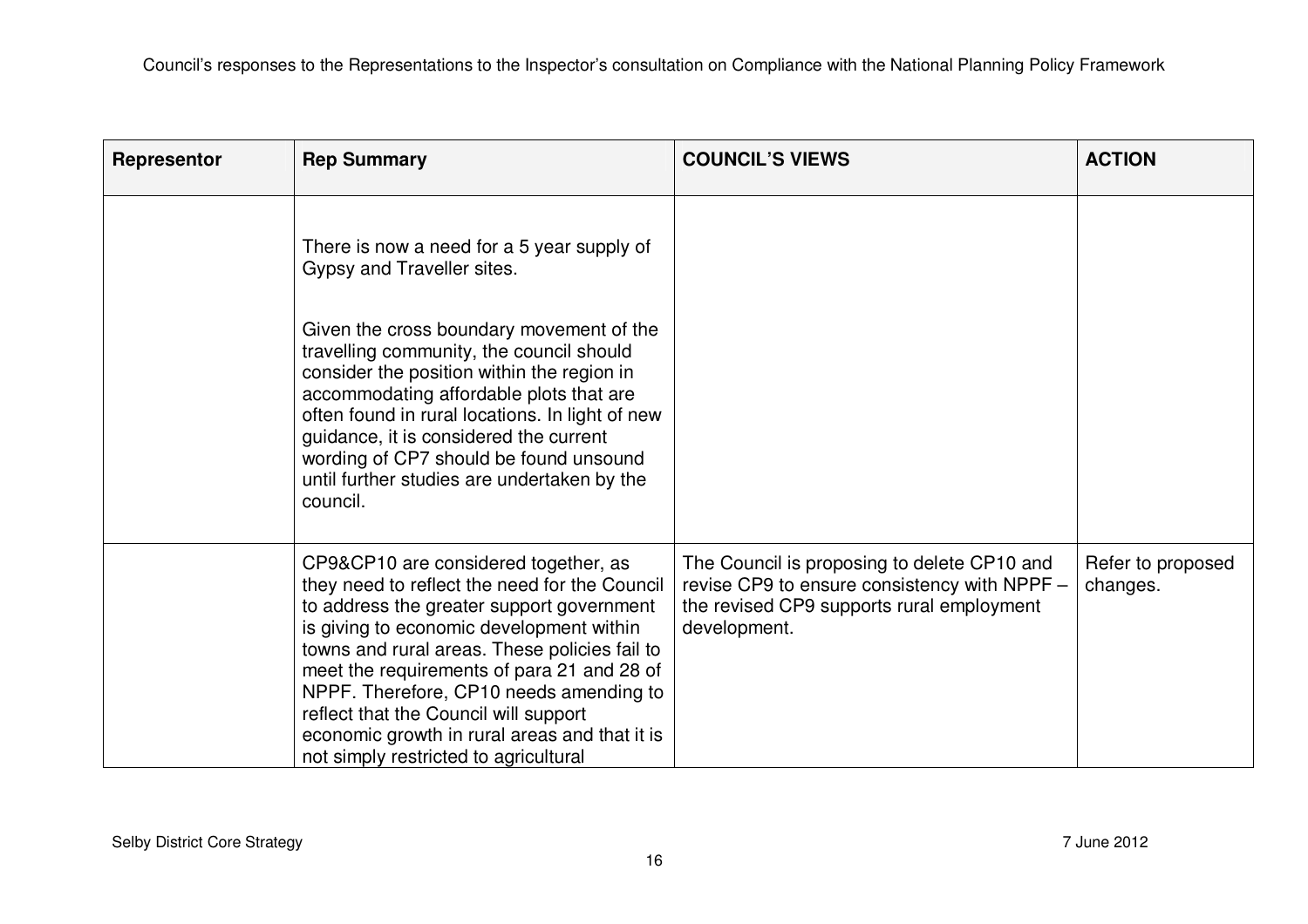| Representor | <b>Rep Summary</b>                                                                                                                                                                                                                                                                                                                                                                                                                                                                                                                                                                                                                                                                             | <b>COUNCIL'S VIEWS</b>                                                                                                                                                                                                                                                                                                                                                                                                                                                                                                                                              | <b>ACTION</b>                 |
|-------------|------------------------------------------------------------------------------------------------------------------------------------------------------------------------------------------------------------------------------------------------------------------------------------------------------------------------------------------------------------------------------------------------------------------------------------------------------------------------------------------------------------------------------------------------------------------------------------------------------------------------------------------------------------------------------------------------|---------------------------------------------------------------------------------------------------------------------------------------------------------------------------------------------------------------------------------------------------------------------------------------------------------------------------------------------------------------------------------------------------------------------------------------------------------------------------------------------------------------------------------------------------------------------|-------------------------------|
|             | enterprises, recreation or tourism schemes.<br>As Selby is a rural authority, it must be at<br>the heart of the Council's CS that support<br>will e given to a variety of sustainable<br>economic developments across the District.                                                                                                                                                                                                                                                                                                                                                                                                                                                            |                                                                                                                                                                                                                                                                                                                                                                                                                                                                                                                                                                     |                               |
|             | Furthermore, CP10 refers to economic<br>development in the green belt, which the<br>council may feel it appropriate to consider<br>giving applicants greater guidance. Whilst<br>NPPF has more restrictions on the green<br>belt, the NPPF does not preclude economic<br>development that does not fall within the<br>definition of agriculture, recreation or<br>tourism development. Para 89 makes<br>provision for the reuse, extension or<br>replacement of existing buildings regardless<br>of their use. It is considered that Policies<br>CP9 and CP10 fail to promote and support<br>sustainable economic development as set<br>out in the NPPF and are likely to be found<br>unsound. | The Council is proposing to delete CP10 and<br>amend and strengthen Policy CP9 to be more<br>closely aligned to NPPF.<br>Policy CP1 criterion (d) of Part A requires that<br>development must conform to Policy CPXX<br>and national green belt policy.<br>Part B of Policy CPXX says that planning<br>permission will not be granted for<br>inappropriate development unless the<br>applicant has demonstrated that very special<br>circumstances exist to justify why permission<br>should be granted.<br>Therefore the Core Strategy is consistent with<br>NPPF. | Refer to proposed<br>changes. |
|             | $CP11$ – considered in principle meets the                                                                                                                                                                                                                                                                                                                                                                                                                                                                                                                                                                                                                                                     | The Council is proposing changes to CP11 to                                                                                                                                                                                                                                                                                                                                                                                                                                                                                                                         | Refer to proposed             |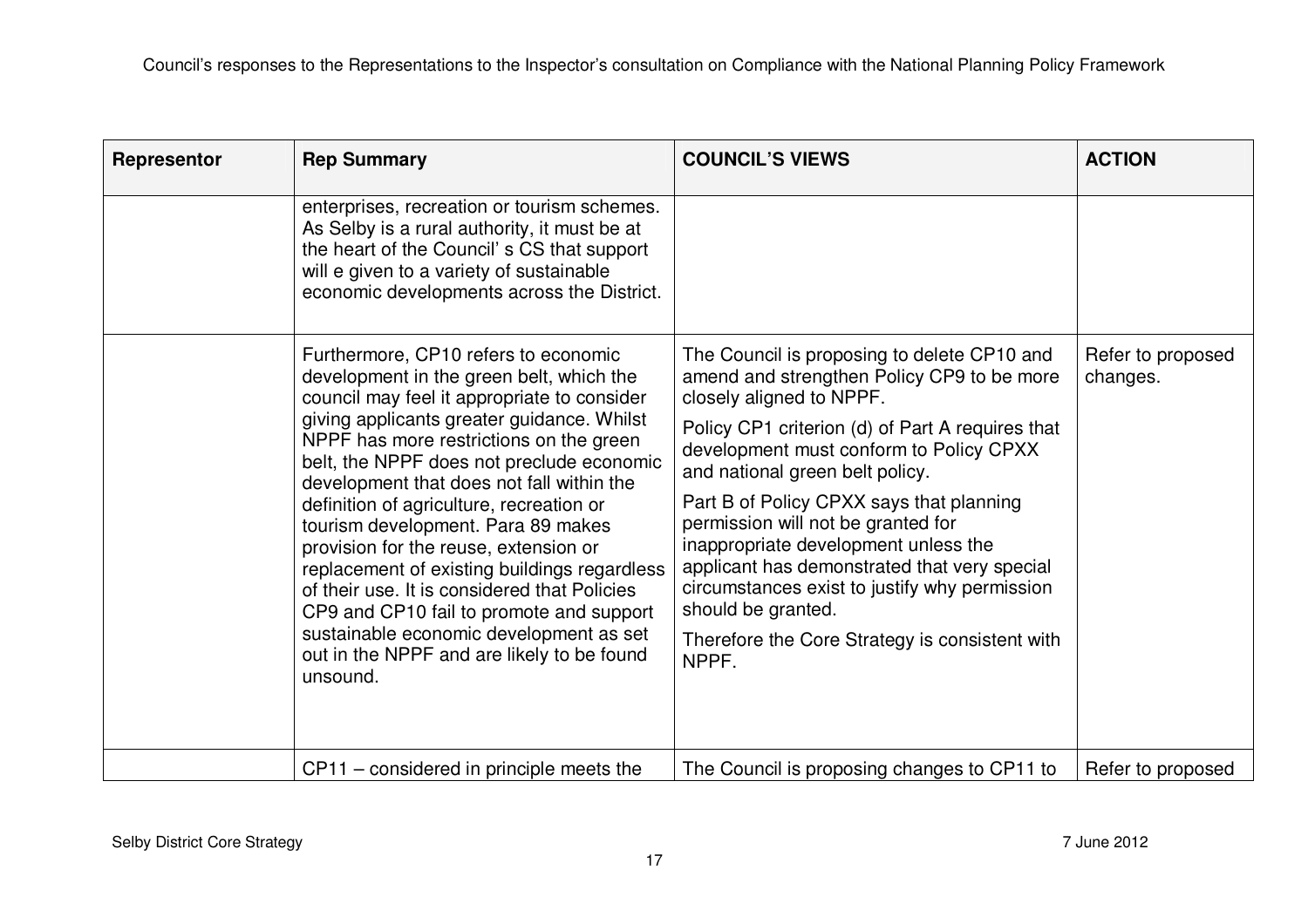| Representor | <b>Rep Summary</b>                                                                                                                                                                                                                                                                                                                                                                                                                                                                 | <b>COUNCIL'S VIEWS</b>                                                                                                                                                                                                                                                                                                       | <b>ACTION</b>                                  |
|-------------|------------------------------------------------------------------------------------------------------------------------------------------------------------------------------------------------------------------------------------------------------------------------------------------------------------------------------------------------------------------------------------------------------------------------------------------------------------------------------------|------------------------------------------------------------------------------------------------------------------------------------------------------------------------------------------------------------------------------------------------------------------------------------------------------------------------------|------------------------------------------------|
|             | requirements of NPPF, however the section<br>in CP11 that refers to 'local shops and<br>services outside established town centres',<br>it should be made clearer that, in line with<br>the NPPF (Paragraph 70), proposed<br>services will be received positively in order<br>the create a strong sustainable community.<br>Given Selby is a rural authority and in light<br>of the significant support the NPPF gives to<br>promoting the rural economy CP11 should<br>be amended. | ensure consistency with NPPF.                                                                                                                                                                                                                                                                                                | changes.                                       |
|             | CP13 criterion 3 gives developers<br>uncertainty.                                                                                                                                                                                                                                                                                                                                                                                                                                  | Do not agree. The Council has previously<br>amended the text and policy with regard to<br>section (c) of CP13 and this is considered to<br>be NPPF compliant.                                                                                                                                                                | Refer to previous<br>proposed change<br>PC4.35 |
|             | CP14 does generally reflect the guidance<br>within NPPF however it is considered that<br>point 2 of paragraph 97 of the NPPF is not<br>considered In the CS as CP14 does not<br>consider RE impact on the landscape or the<br>cumulative impact it could have on the<br>landscape or the visual amenity of<br>residents.                                                                                                                                                           | CP14 provides for protection of the<br>environment which encompassed landscape<br>so is considered NPPF compliant at this<br>strategic level.<br>In addition the text (para 7.56) states that<br>further DPD/SPD will provide guidance on<br>detailed issues such as "siting and design,<br>landscape and cumulative impact" | No change                                      |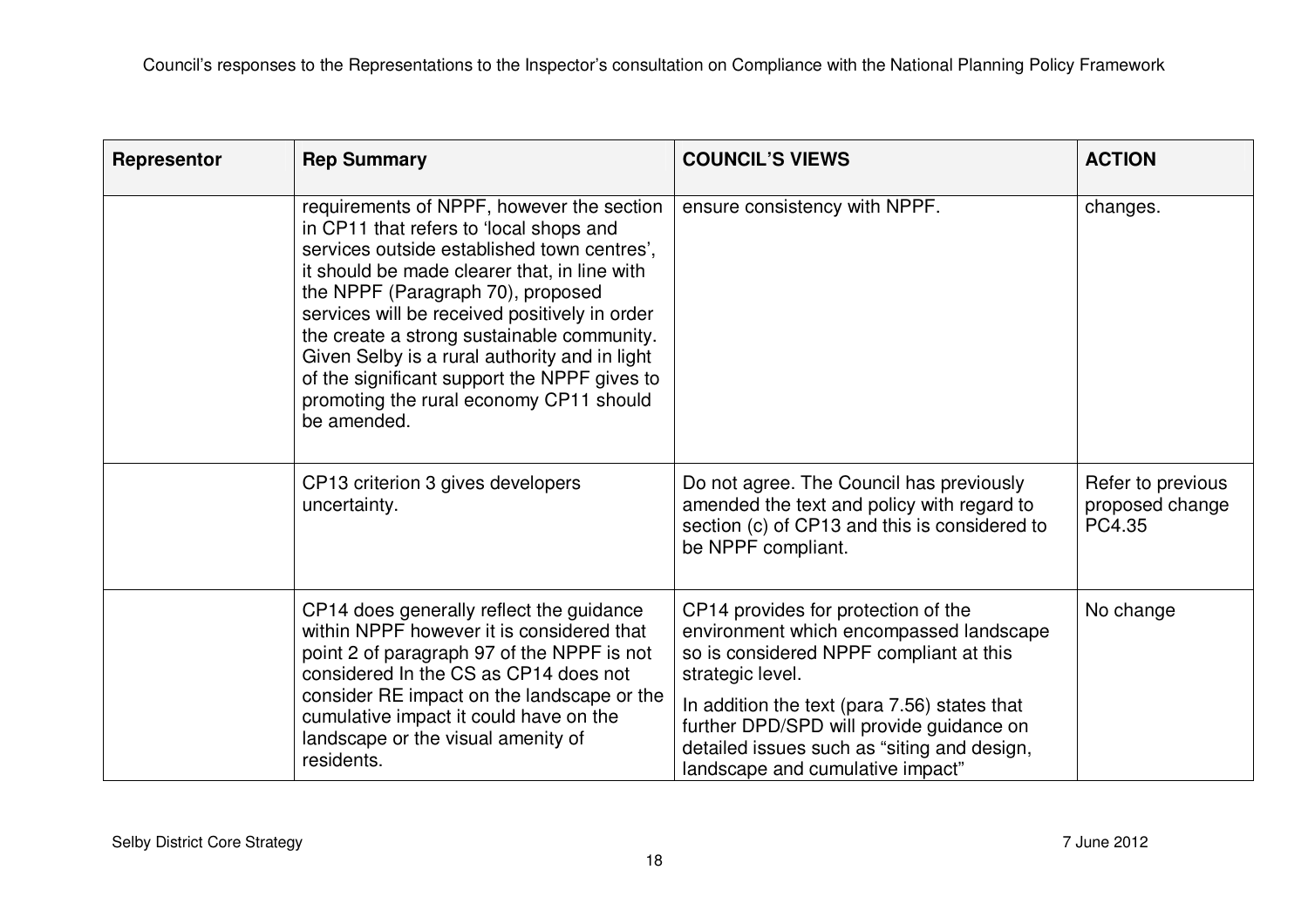| Representor | <b>Rep Summary</b>                                                                                                                                                                                                                                                                                                                               | <b>COUNCIL'S VIEWS</b>                                                                                                                                                                     | <b>ACTION</b>                 |
|-------------|--------------------------------------------------------------------------------------------------------------------------------------------------------------------------------------------------------------------------------------------------------------------------------------------------------------------------------------------------|--------------------------------------------------------------------------------------------------------------------------------------------------------------------------------------------|-------------------------------|
|             |                                                                                                                                                                                                                                                                                                                                                  |                                                                                                                                                                                            |                               |
|             | $RE$ in the green belt – applicants need to<br>demonstrate very special circumstances to<br>support applications for RE in the green<br>belt, it is considered that reference to this<br>element of the NPPF should be<br>incorporated into the CS. Therefore, this<br>policy does not meet the requirements of<br>the NPPF in the present form. | The Council is proposing amendments to<br>CP14 to add a reference to the Green Belt.                                                                                                       | Refer to proposed<br>changes. |
|             | The NPPF does not preclude the<br>development of garden land.                                                                                                                                                                                                                                                                                    | Policy CP1A is consistent with NPPF as it sets<br>out the Council's position on garden land.                                                                                               | No change                     |
|             | The NPPF does not make reference to a<br>specific percentage of housing that needs<br>to be built on brown field land.                                                                                                                                                                                                                           | The Council is however proposing to change<br>the text which supports CP1A to ensure it is<br>clearer.                                                                                     |                               |
|             | In light of garden land the Council should<br>incorporate a new policy into the CS.                                                                                                                                                                                                                                                              | The PDL target in CP1 and CP3 is also<br>proposed to be removed.                                                                                                                           |                               |
|             | Landscape – the CS does not comply with<br>para 114 of the NPPF which requires LAs<br>to set out a strategic approach in their Local<br>Plans, planning positively for the creation,<br>protection, enhancement and management                                                                                                                   | Policy CP15 covers protection and<br>enhancement of biodiversity and green<br>Infrastructure and CP16 promotes access to<br>GI and therefore the Core Strategy is<br>consistent with NPPF. | Refer to proposed<br>changes. |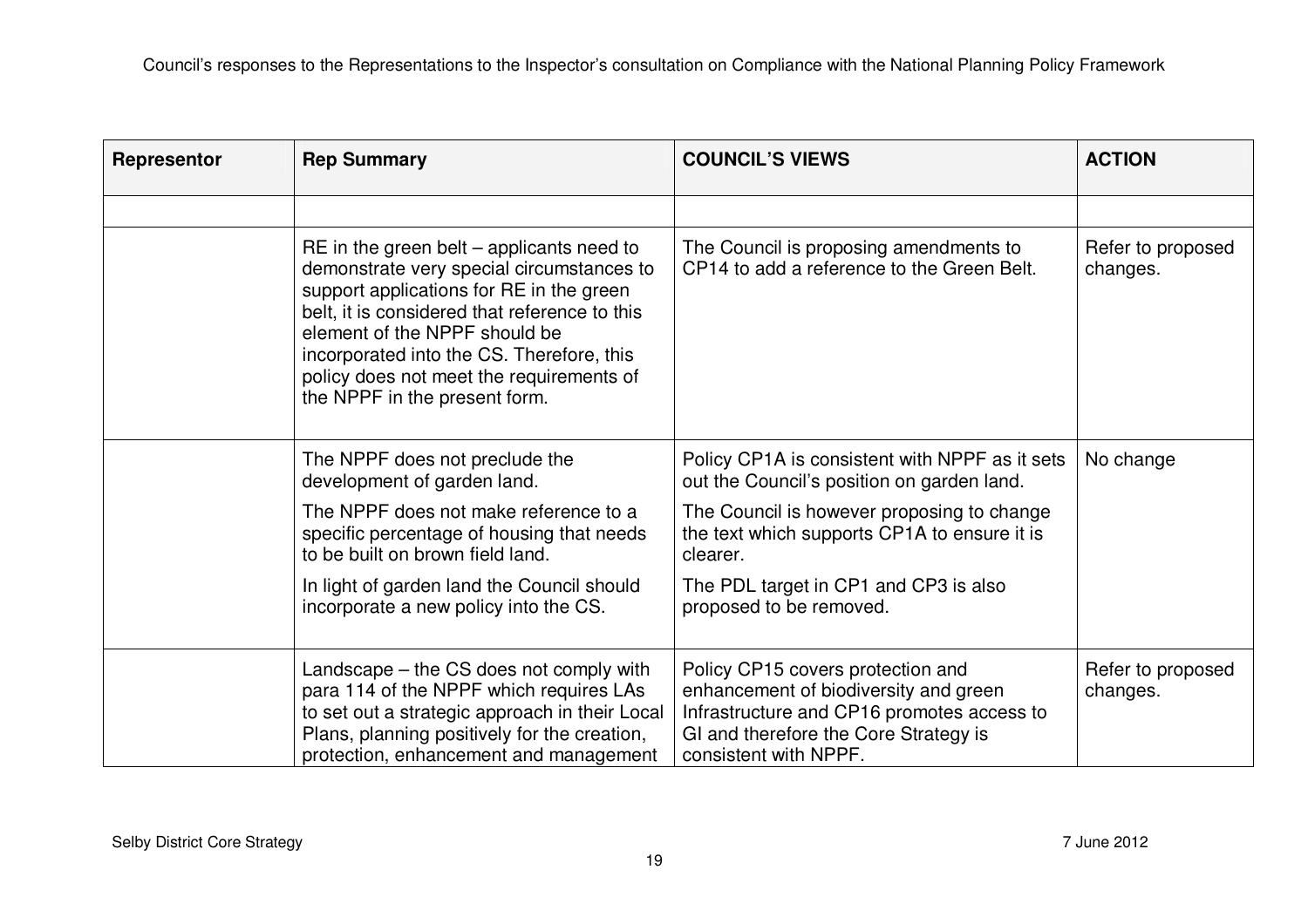| Representor                                        | <b>Rep Summary</b>                                                                                                                                                                                                     | <b>COUNCIL'S VIEWS</b>                                                                                                                                                                                                                                                                                                                                        | <b>ACTION</b>   |
|----------------------------------------------------|------------------------------------------------------------------------------------------------------------------------------------------------------------------------------------------------------------------------|---------------------------------------------------------------------------------------------------------------------------------------------------------------------------------------------------------------------------------------------------------------------------------------------------------------------------------------------------------------|-----------------|
|                                                    | of networks of biodiversity and green<br>infrastructure - until an appropriately<br>worded policy is incorporated into the CS to<br>guide applicants in protecting landscape,<br>the document should be found unsound. |                                                                                                                                                                                                                                                                                                                                                               |                 |
|                                                    | LDP have also submitted a critique of CP5<br>and SHMA09 against NPPF to support their<br>case.                                                                                                                         | Do not accept their critique of the SHMA09<br>and Council considers that it has been<br>undertaken in line with relevant guidance and<br>is robust and will be reviewed in due course.<br>Account can also be taken of the latest<br>NYSHMA.<br>The Council considers that the evidence base<br>is up-to-date and is proportionately consistent<br>with NPPF. | No change       |
| Carter Jonas obo<br><b>Grimston Park</b><br>Estate | Broadly consistent with NPPF.                                                                                                                                                                                          | Comment noted                                                                                                                                                                                                                                                                                                                                                 | For noting only |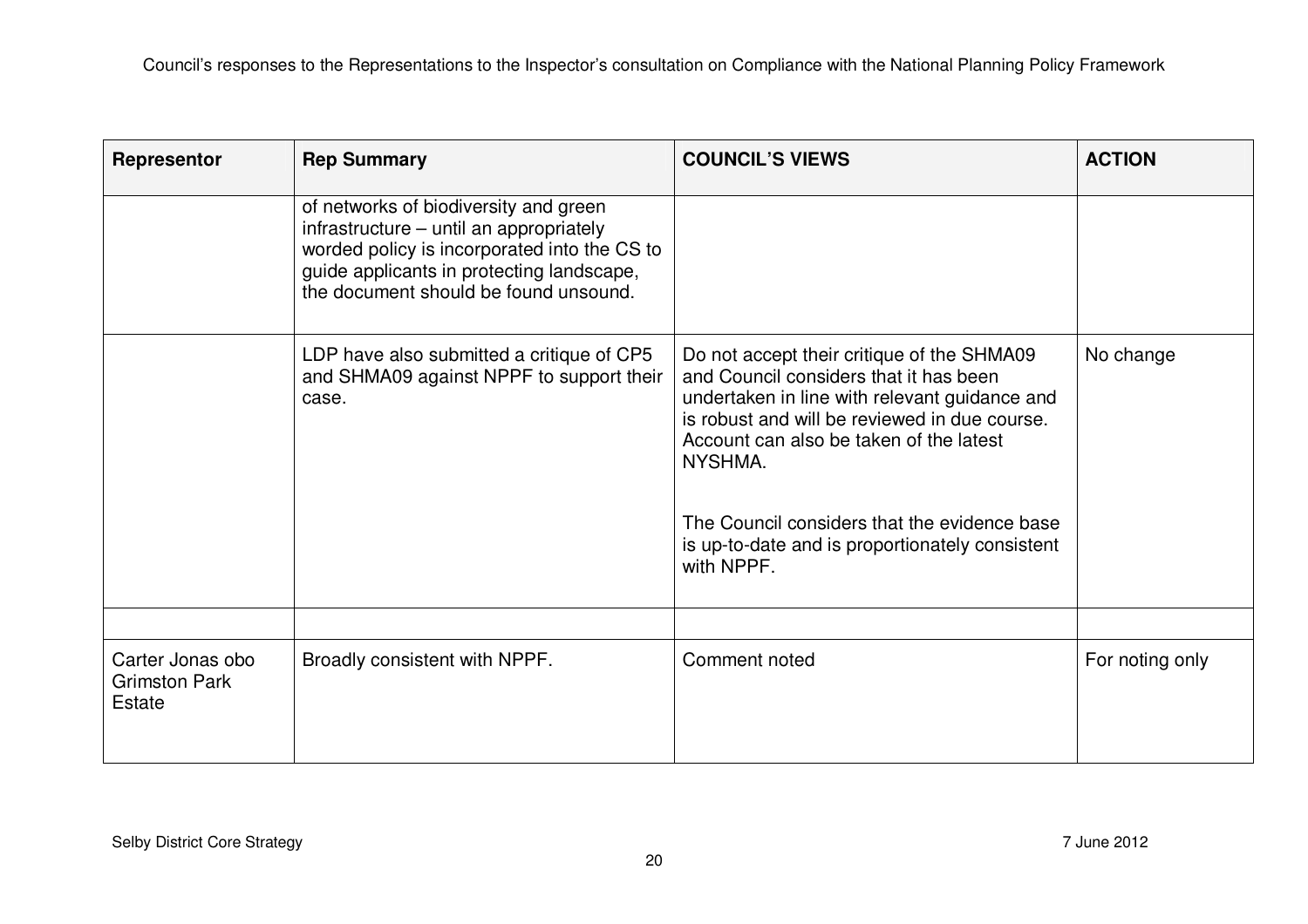| Representor      | <b>Rep Summary</b>                                                                                                | <b>COUNCIL'S VIEWS</b>                                                                                                                                                                                                                                                                                                                                                                                          | <b>ACTION</b>                 |
|------------------|-------------------------------------------------------------------------------------------------------------------|-----------------------------------------------------------------------------------------------------------------------------------------------------------------------------------------------------------------------------------------------------------------------------------------------------------------------------------------------------------------------------------------------------------------|-------------------------------|
|                  |                                                                                                                   |                                                                                                                                                                                                                                                                                                                                                                                                                 |                               |
|                  | Reference should be made in the Core<br>Strategy to the NPPF.                                                     | The Council is proposing changes to update<br>the Core Strategy to ensure appropriate<br>references to the NPPF.                                                                                                                                                                                                                                                                                                | Refer to proposed<br>changes. |
|                  | Para 15 and 16 NPPF refer to engaging<br>communities in neighbourhood planning.                                   | The Council is proposing changes to<br>incorporate references to Neighbourhood<br>Plans in the Core Strategy to ensure<br>consistent with NPPF.                                                                                                                                                                                                                                                                 | Refer to proposed<br>changes. |
|                  | Concerns over the cumulative impact of the<br>changes made to the Core Strategy since<br><b>Submission Draft.</b> | The Council is proposing a number of changes<br>to the Core Strategy in order to ensure<br>consistency with national policy. In addition<br>changes are proposed to meet the Inspector's<br>concerns raised at the April 2012 EIP.<br>However, they do not cumulatively alter the<br>overall strategy and do not represent a<br>significant change to the Core Strategy which<br>was submitted for examination. | No change                     |
| Jennifer Hubbard | The CS will need to be amended to include<br>a "presumption in favour of sustainable<br>development"              | The Council is proposing to include a model<br>policy in the Core Strategy to ensure<br>consistency with NPPF.                                                                                                                                                                                                                                                                                                  | Refer to proposed<br>changes. |
|                  |                                                                                                                   | The CS will need to be reviewed throughout   The Council has undertaken this assessment                                                                                                                                                                                                                                                                                                                         | No change                     |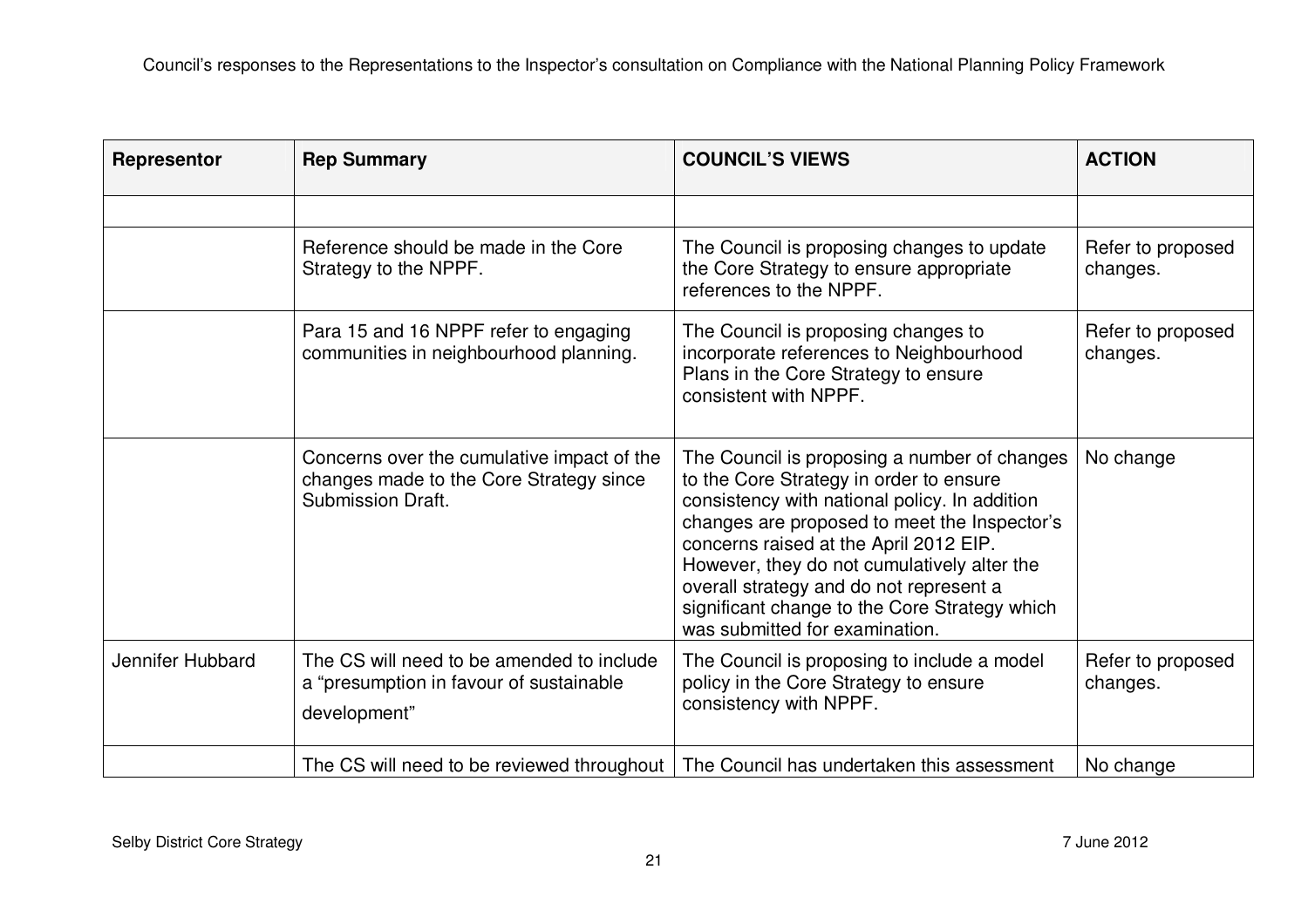| Representor | <b>Rep Summary</b>                                                                                                                                                                                                                                                                                                                                                                                                                                                                                             | <b>COUNCIL'S VIEWS</b>                                                                                                                                                                            | <b>ACTION</b> |
|-------------|----------------------------------------------------------------------------------------------------------------------------------------------------------------------------------------------------------------------------------------------------------------------------------------------------------------------------------------------------------------------------------------------------------------------------------------------------------------------------------------------------------------|---------------------------------------------------------------------------------------------------------------------------------------------------------------------------------------------------|---------------|
|             | to ensure that where policies refer to<br>subsequent SPDs these can be fully<br>justified and that the additional material<br>proposed to be included in the SPDs<br>cannot be incorporated within the relevant<br>CS policy.                                                                                                                                                                                                                                                                                  | and consider that all references to SPD<br>remain appropriate and are consistent with the<br>NPPF.                                                                                                |               |
|             | It is made clear in NPPF (paras 150-172)<br>that all CS policies should be based on up<br>to date information. The evidence base for<br>CS policies will therefore need to be<br>reviewed before the reconvened autumn<br>Examination particularly with respect to<br>housing needs, affordable housing<br>requirements and to introduce an<br>assessment of the needs of different groups<br>in the community (eg. older people, people<br>with disabilities and people wishing to build<br>their own homes). | The Council considers that the evidence base<br>is up-to-date and is proportionately consistent<br>with NPPF.                                                                                     | No change     |
|             | Irrespective of the Duty to Co-operate, it is<br>now clear following the City of York Core<br><b>Strategy Inspector's preliminary Notes</b><br>expressing concern about the content of the<br>CS, CYC's response and deliberations at a                                                                                                                                                                                                                                                                        | The Council's case on housing numbers and<br>Green Belt issues and NPPF compliance was<br>debated at the April EIP. Refer to other<br>submissions on DTC and NPPF Compliance<br>and Arup reports. | No change     |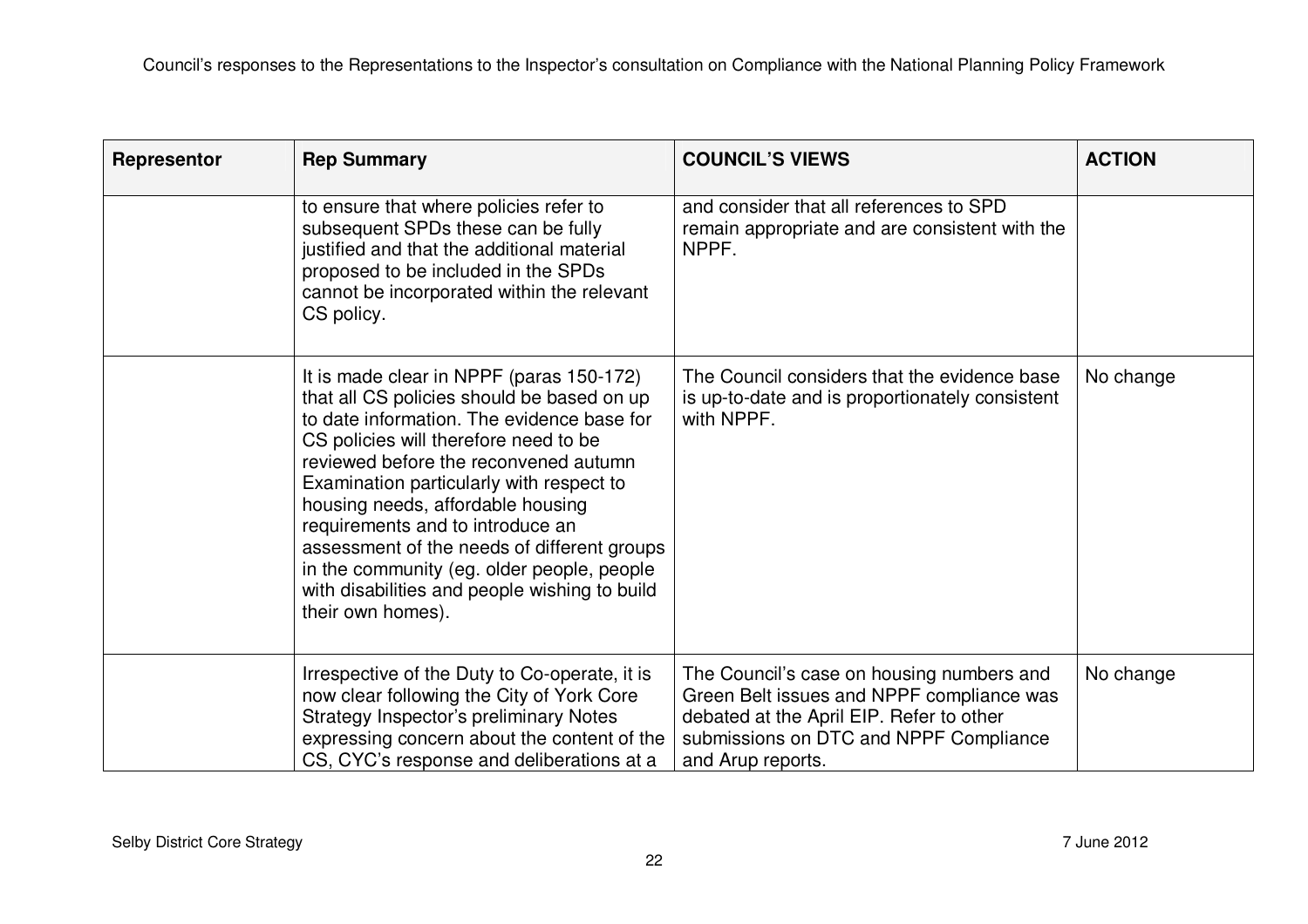| Representor | <b>Rep Summary</b>                                                                                                                                                                                                                                                                                                                                    | <b>COUNCIL'S VIEWS</b>                                                                                                                                                                                                                                                                                                                  | <b>ACTION</b> |
|-------------|-------------------------------------------------------------------------------------------------------------------------------------------------------------------------------------------------------------------------------------------------------------------------------------------------------------------------------------------------------|-----------------------------------------------------------------------------------------------------------------------------------------------------------------------------------------------------------------------------------------------------------------------------------------------------------------------------------------|---------------|
|             | recent Exploratory meeting called by the<br>Inspector, that CYC does not currently<br>propose to meet identified housing<br>requirements within the city. The York<br>Green Belt extends - in general terms -<br>from the edge of the built up area of the city<br>to the city's administrative boundary. Any<br>shortfall in provision in York will, |                                                                                                                                                                                                                                                                                                                                         |               |
|             | accordingly, place pressures on the<br>surrounding Districts including Selby and in<br>these circumstances it is necessary for<br>Selby to have a clear view based on<br>discussions with                                                                                                                                                             |                                                                                                                                                                                                                                                                                                                                         |               |
|             | York, how and to what extent it might (or<br>might not) address any development<br>pressures arising in the city.                                                                                                                                                                                                                                     |                                                                                                                                                                                                                                                                                                                                         |               |
|             | CP1 NPPF does not require preference to<br>be given to the reuse of rural buildings for<br>employment purposes, and this reference<br>should be deleted from CP1A(c).                                                                                                                                                                                 | The Council consider that CP1 remains<br>consistent with NPPF as Para 28 says<br>planning policies should support economic<br>growth in rural areas to create jobs and Para<br>51 says change of use to housing should be<br>approved provided that there are not strong<br>economic reasons why development would be<br>inappropriate. | No change     |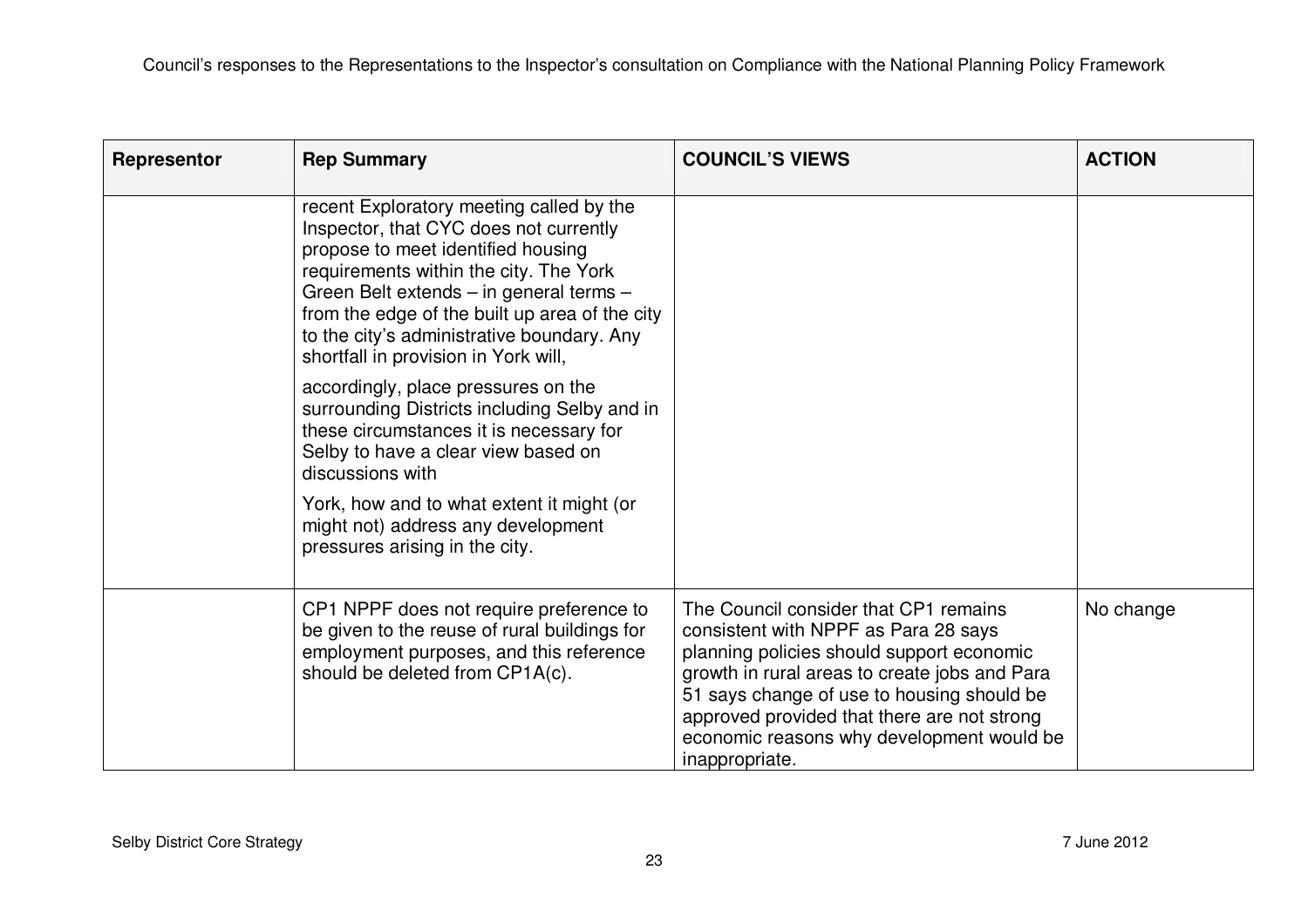| Representor | <b>Rep Summary</b>                                                                                                                                                                                                                                                                                                                                                                     | <b>COUNCIL'S VIEWS</b>                                                                                                                                                                                  | <b>ACTION</b>                         |
|-------------|----------------------------------------------------------------------------------------------------------------------------------------------------------------------------------------------------------------------------------------------------------------------------------------------------------------------------------------------------------------------------------------|---------------------------------------------------------------------------------------------------------------------------------------------------------------------------------------------------------|---------------------------------------|
|             |                                                                                                                                                                                                                                                                                                                                                                                        |                                                                                                                                                                                                         |                                       |
|             | CP1A Paragraph 53 of the NPPF requires<br>local authorities to consider the case for<br>setting out policies to resist inappropriate<br>development of residential gardens.<br>Presumably the Council will consider this<br>issue prior to the reconvened autumn<br>Examination. If it is considered a specific<br>policy is necessary, it would naturally fall<br>within Policy CP1A. | Policy CP1A is consistent with NPPF as it sets<br>out the Council's position on garden land.<br>The Council is however proposing changes to<br>the text which supports CP1A to ensure it is<br>clearer. | No change                             |
|             | CP2 The assessment of housing need<br>should be based on the most up to date<br>SHMA and projections, as required by<br>NPPF.                                                                                                                                                                                                                                                          | Already considered at EIP. Even using latest<br>2010 SNPP and NYSHMA, SDC remain of the<br>view that 450 dpa is the most appropriate<br>figure and is therefore consistent with NPPF                    | No change                             |
|             | Figure 9 should be amended to include a<br>trajectory for affordable housing.                                                                                                                                                                                                                                                                                                          | The Council is proposing a change to<br>incorporate an affordable housing trajectory<br>into Figure 9 to ensure compliance with the<br>NPPF.                                                            | Refer to proposed<br>changes.         |
|             | CP3 This policy should confirm that a 5<br>year supply of deliverable sites for housing                                                                                                                                                                                                                                                                                                | The Council is proposing to include text within<br>the supporting text to CP3 to include a                                                                                                              | Refer to proposed<br>changes to text. |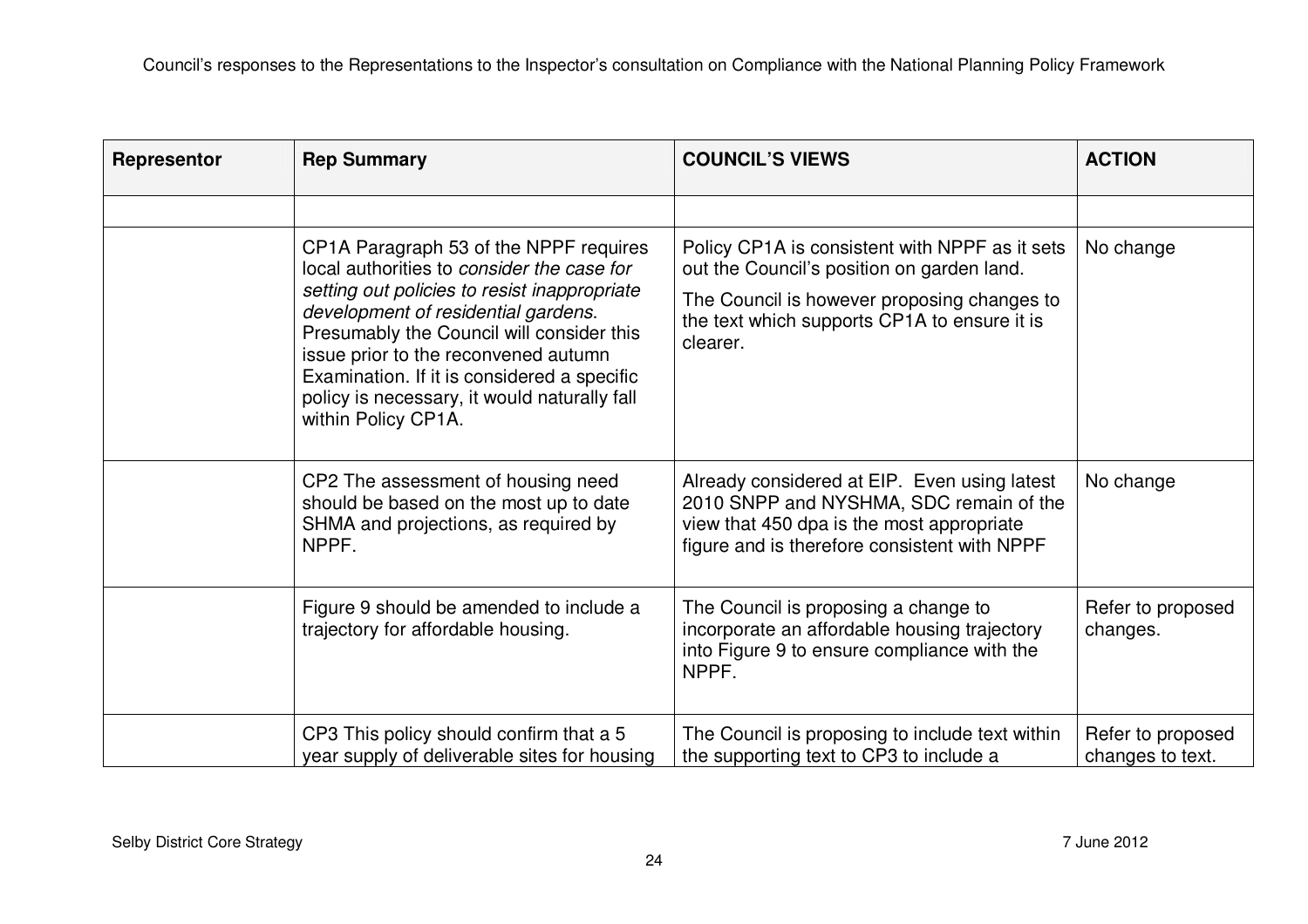| Representor | <b>Rep Summary</b>                                                                                                                                                                                                                                                                                                                                                                                                                                                                                                                                                                                                | <b>COUNCIL'S VIEWS</b>                                                                                                                                                                                                                                                                                                                                                                     | <b>ACTION</b>                 |
|-------------|-------------------------------------------------------------------------------------------------------------------------------------------------------------------------------------------------------------------------------------------------------------------------------------------------------------------------------------------------------------------------------------------------------------------------------------------------------------------------------------------------------------------------------------------------------------------------------------------------------------------|--------------------------------------------------------------------------------------------------------------------------------------------------------------------------------------------------------------------------------------------------------------------------------------------------------------------------------------------------------------------------------------------|-------------------------------|
|             | will be maintained (NPPF para.47).                                                                                                                                                                                                                                                                                                                                                                                                                                                                                                                                                                                | reference to the 5 year supply and relevant<br>'buffer'.                                                                                                                                                                                                                                                                                                                                   |                               |
|             | CP5 Further guidance in the form of a SPD<br>raises the prospect of additional and<br>increased requirements coming into play at<br>some unspecified future date(s) which have<br>not been tested by public debate. This will<br>introduce uncertainty into the delivery of<br>affordable housing and in consequence is<br>likely to add unnecessarily to the financial<br>burdens on development (NPPF para. 153).<br>Either the reference to an Affordable<br>Housing SPD should be deleted from Policy<br>CP5 or the policy should be much clearer<br>about the content of any SPD (preferably<br>the former). | The approach in CP5 is NPPF compliant -<br>para 153 - Supplementary planning<br>documents should be used where they can<br>help applicants make successful applications<br>or aid infrastructure delivery, and should not<br>be used to add unnecessarily to the financial<br>burdens on development.<br>CP5 sets out specific requirements and the<br>SPD will aid implementation of CP5. | No change                     |
|             | CP6 NPPF para.54 requires Planning<br>Authorities to consider whether, in rural<br>areas, allowing some market housing would<br>facilitate the provision of significant<br>additional affordable housing to meet local<br>needs. This is a new policy approach which<br>is not restricted to affordable housing on<br>rural exception sites. The Council needs to                                                                                                                                                                                                                                                 | The Council is proposing to add a reference to<br>the inclusion of market housing on rural<br>exception sites. to the supporting text of Policy<br>CP6 and so is NPPF compliant                                                                                                                                                                                                            | Refer to proposed<br>changes. |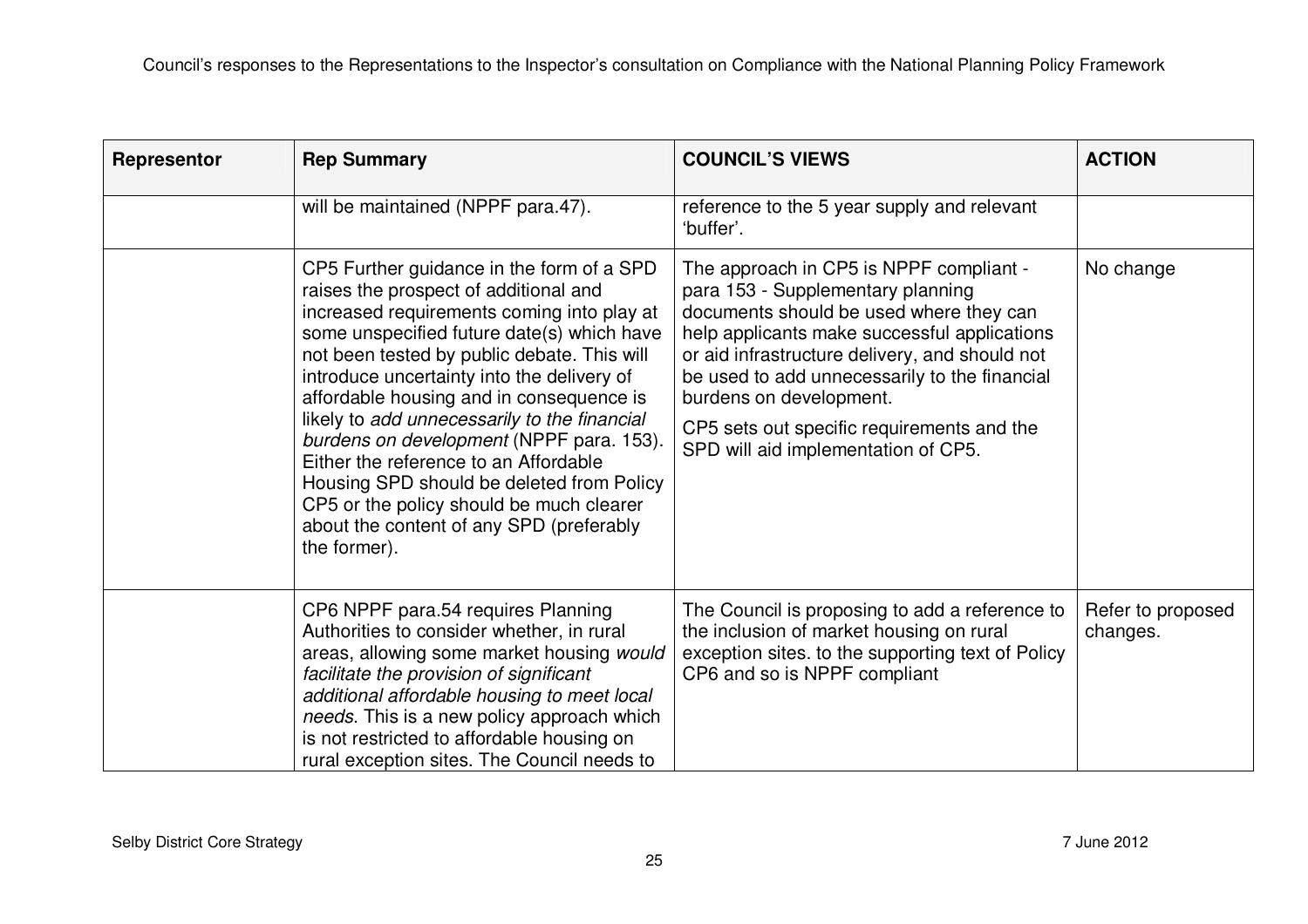| Representor | <b>Rep Summary</b>                                                                                                                                                                                                                                                                                                                                                                                                                                                                                   | <b>COUNCIL'S VIEWS</b>                                                                                                                                                                                                                                                                                                                                                                                              | <b>ACTION</b>                                         |
|-------------|------------------------------------------------------------------------------------------------------------------------------------------------------------------------------------------------------------------------------------------------------------------------------------------------------------------------------------------------------------------------------------------------------------------------------------------------------------------------------------------------------|---------------------------------------------------------------------------------------------------------------------------------------------------------------------------------------------------------------------------------------------------------------------------------------------------------------------------------------------------------------------------------------------------------------------|-------------------------------------------------------|
|             | consider whether the introduction of market<br>housing into the type of schemes envisaged<br>by NPPF is appropriate for Selby,<br>particularly in light of the positive approach<br>required for all CS policies. If the Council<br>considers this approach is desirable (and if<br>not, it will have to justify this) then there will<br>be a need for a new CS policy or an<br>amendment to Policy CP6. Policy CP5<br>would also need to be amended to provide<br>for an element of market housing |                                                                                                                                                                                                                                                                                                                                                                                                                     |                                                       |
|             | CP9 - NPPF (paras 18-21 in particular) sets<br>out the government's expectations that<br>planning policy will encourage, support and<br>plan proactively to meet the development<br>needs of $-$ by implication $-$ all businesses.<br>There is nothing in NPPF to support a<br>policy which gives<br>priority to higher value businesses (CP9(ii))<br>- whatever they may be - and unless there<br>is clear evidence to justify the need for this<br>element of Policy CP9, it should be deleted.   | The Council considers that the employment<br>evidence base is up-to-date and is<br>proportionately consistent with NPPF.<br>ELR10 and the ELR07 highlight the key<br>growth sectors within the District to be within<br>high value uses in the plan period. This is one<br>(of the many) elements of local growth sectors<br>the CP9 supports.<br>CP9 more widely supports all businesses and<br>is NPPF compliant. | No change<br>required in light of<br>this assessment. |
|             | Similarly, if CP9 (v) is to be retained, it                                                                                                                                                                                                                                                                                                                                                                                                                                                          | The Council is proposing to amend criterion                                                                                                                                                                                                                                                                                                                                                                         | Refer to proposed                                     |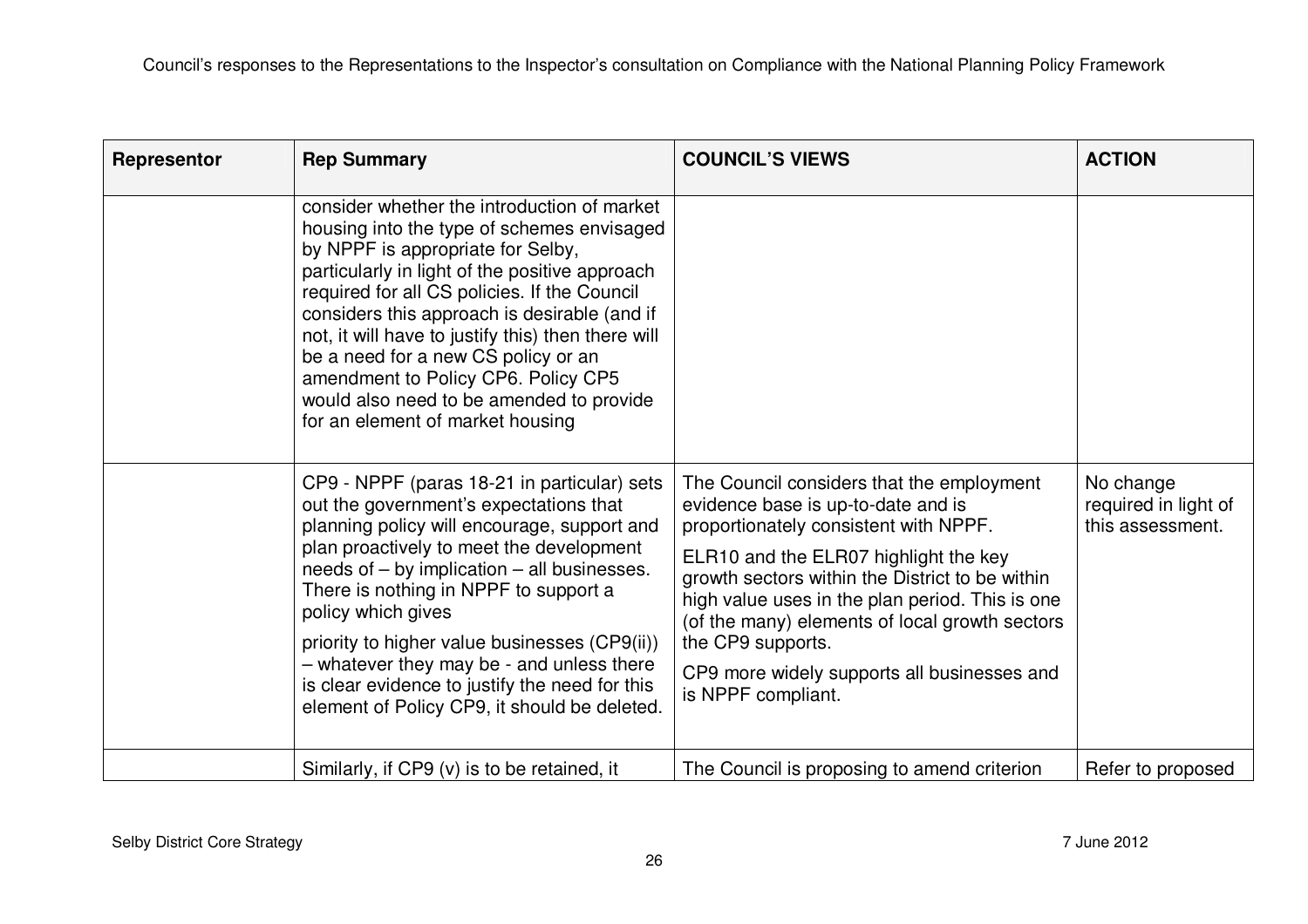| Representor | <b>Rep Summary</b>                                                                                                                                                                                                                                                                                                                                                                                                                                          | <b>COUNCIL'S VIEWS</b>                                                                                                                                                                                                                                                                                                                                                                                                          | <b>ACTION</b>                                                           |
|-------------|-------------------------------------------------------------------------------------------------------------------------------------------------------------------------------------------------------------------------------------------------------------------------------------------------------------------------------------------------------------------------------------------------------------------------------------------------------------|---------------------------------------------------------------------------------------------------------------------------------------------------------------------------------------------------------------------------------------------------------------------------------------------------------------------------------------------------------------------------------------------------------------------------------|-------------------------------------------------------------------------|
|             | should be made clear the circumstances in<br>which it is necessary to safeguard<br>employment sites. NPPF takes a contrary<br>approach, stating that planning policies<br>should not provide such long term<br>protection.                                                                                                                                                                                                                                  | (v) regarding safeguarding land in the revised<br>CP9 to ensure it more closely reflects NPPF.                                                                                                                                                                                                                                                                                                                                  | changes.                                                                |
|             | CP10 - NPPF (para. 28) sets out clearly the<br>approach to be taken to rural diversification.<br>Policy CP10 should be amended as it is<br>over-restrictive.                                                                                                                                                                                                                                                                                                | The Council proposes to delete CP10 and<br>revise CP9 to ensure consistency with NPPF -<br>revised CP9 supports rural employment<br>development and is therefore NPPF<br>compliant.                                                                                                                                                                                                                                             | Refer to proposed<br>changes.                                           |
|             | <b>CP12</b><br>I have two queries regarding CP12(b): first,                                                                                                                                                                                                                                                                                                                                                                                                 | The policy is not intended as a detailed DM<br>policy in itself upon which to determine<br>planning decisions.                                                                                                                                                                                                                                                                                                                  | No changes in the<br>light of this<br>representation                    |
|             | to what is preference being given under this<br>policy? Second, how it best use to be<br>interpreted? Preference to re-use rather<br>than redevelopment (if this is what is<br>intended) is not necessarily sustainable. In<br>terms of best use, even if there were to be<br>consensus on what this means in respect of<br>a particular building or piece of land,<br>realistically, how could the LPA refuse<br>permission for an alternative but equally | Instead, Policy CP12 Part A sets the<br>framework for preparing further DPDs and the<br>reference to preference for re-use/best<br>use/adaption reflects the intentions of making<br>the most efficient use of existing resources<br>(land and buildings) in order to promote<br>sustainable development. It is therefore an<br>appropriate strategic policy and compliant with<br>the thrust of the NPPF. Policy CP12 does not | (but refer to other<br>proposed changes<br>to CP12 in light of<br>NPPF) |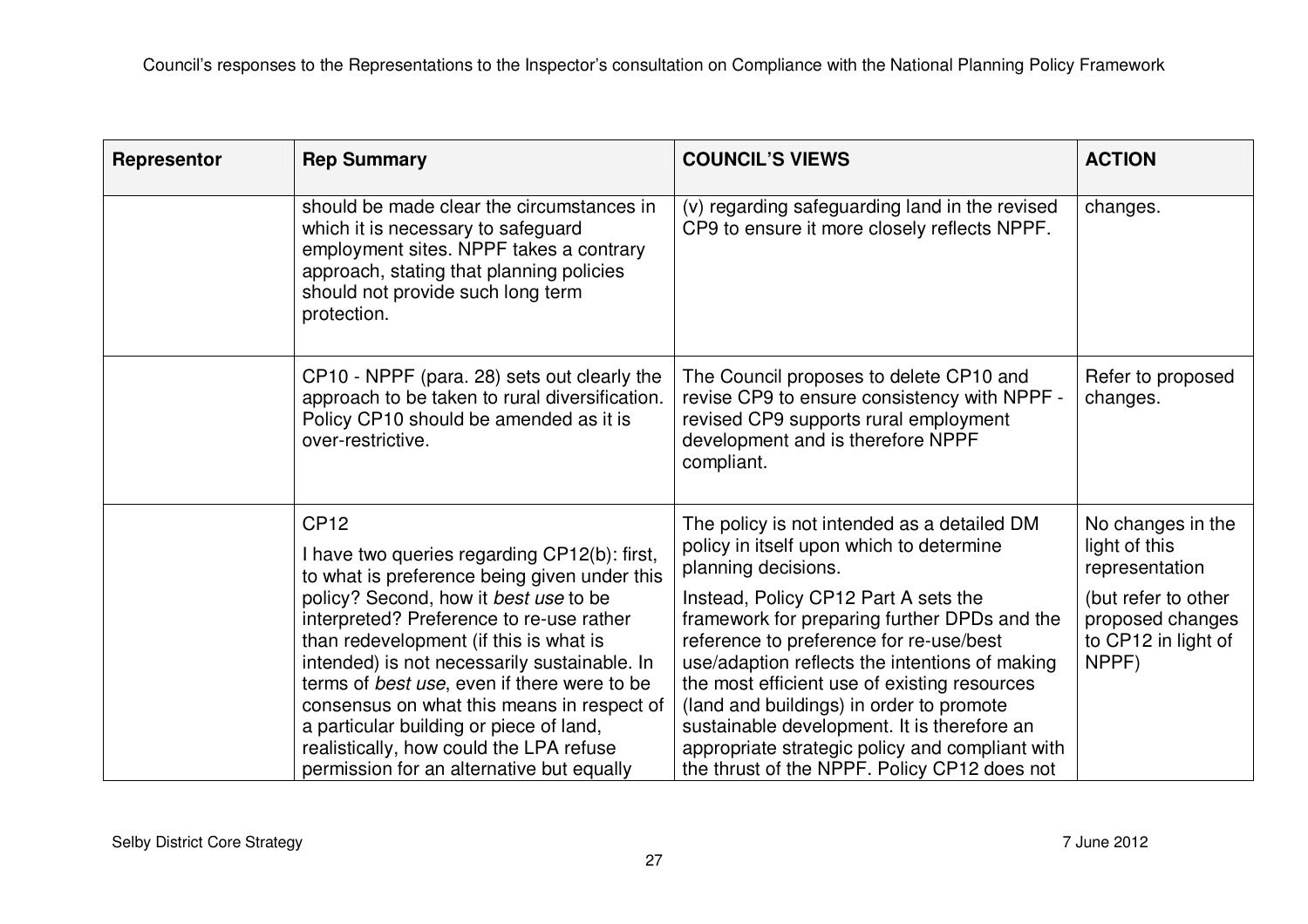| Representor | <b>Rep Summary</b>                                                                                                                                                                                                                                                                                                                                                                                                                                                                                                                                                                                                                       | <b>COUNCIL'S VIEWS</b>                                                                                                                                                                                                                                                  | <b>ACTION</b>                                                                                                                                     |
|-------------|------------------------------------------------------------------------------------------------------------------------------------------------------------------------------------------------------------------------------------------------------------------------------------------------------------------------------------------------------------------------------------------------------------------------------------------------------------------------------------------------------------------------------------------------------------------------------------------------------------------------------------------|-------------------------------------------------------------------------------------------------------------------------------------------------------------------------------------------------------------------------------------------------------------------------|---------------------------------------------------------------------------------------------------------------------------------------------------|
|             | acceptable use or development?                                                                                                                                                                                                                                                                                                                                                                                                                                                                                                                                                                                                           | seek to prevent redevelopment so there is no<br>conflict with NPPF.                                                                                                                                                                                                     |                                                                                                                                                   |
|             | CP12 could usefully be reviewed to meet<br>the clearly expressed policy objectives of<br>NPPF paras. 93-100. Consideration should<br>also be given to introducing into this policy<br>a requirement for electric (vehicle) charging<br>points within residential developments. This<br>could include a requirement for 13 amp<br>sockets to be provided within all domestic<br>garages; weatherproof external 13amp<br>charging points to be provided on the outer<br>walls of all houses with in-curtilage parking<br>spaces only and public (or car club)<br>charging points to be provided within larger<br>residential developments. | The Council is proposing to amend CP12 in<br>the light of these NPPF policy objectives.                                                                                                                                                                                 | Refer to proposed<br>changes.                                                                                                                     |
|             | CP <sub>14</sub><br>The first part of the policy should be<br>redrafted to reflect the positive approach of<br>NPPF, We<br>suggest it should read:                                                                                                                                                                                                                                                                                                                                                                                                                                                                                       | Do not agree that the suggested reformatting<br>of the policy is necessary to make the policy<br>more NPPF compliant.<br>The Council is proposing to include text and to<br>the Policy of CP14 to refer to the future<br>identification of suitable areas for renewable | No changes to<br>structure of policy<br>in the light of this<br>representation but<br>refer to proposed<br>changes regarding<br>identification of |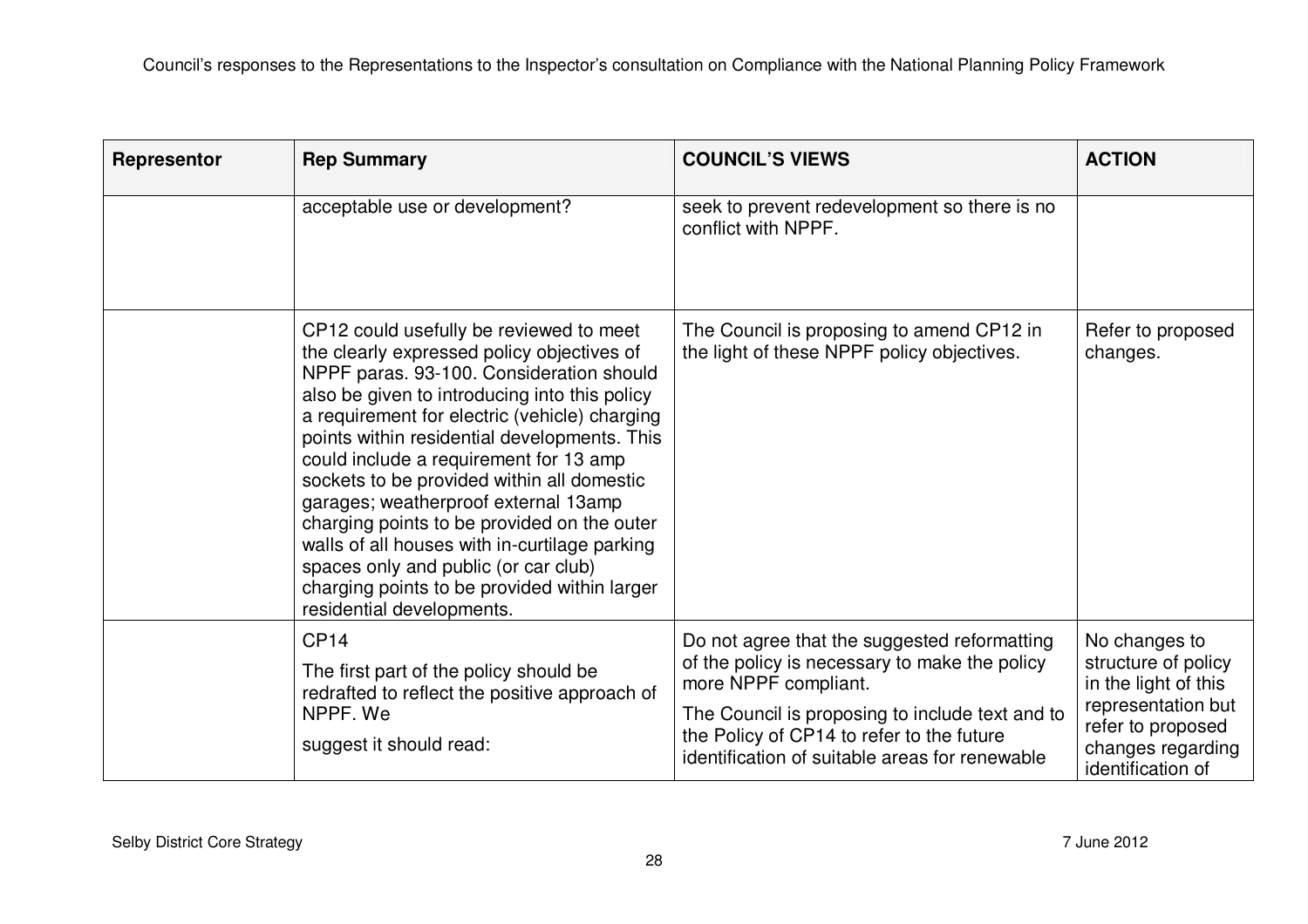| Representor | <b>Rep Summary</b>                                                                                                                                                                                                                                  | <b>COUNCIL'S VIEWS</b>                                                                                               | <b>ACTION</b>   |
|-------------|-----------------------------------------------------------------------------------------------------------------------------------------------------------------------------------------------------------------------------------------------------|----------------------------------------------------------------------------------------------------------------------|-----------------|
|             | The Council will support new sources of<br>renewable energy and low-carbon energy                                                                                                                                                                   | and low carbon energy sources.                                                                                       | suitable areas. |
|             | generation provided that development<br>proposals:                                                                                                                                                                                                  |                                                                                                                      |                 |
|             | i) are designed and located to protect the<br>environment and local amenity, and                                                                                                                                                                    |                                                                                                                      |                 |
|             | ii) impacts on local communities are<br>minimised, or                                                                                                                                                                                               |                                                                                                                      |                 |
|             | iii) it can be demonstrated that the wider<br>environmental, economic and social<br>benefits outweigh any harm caused to the<br>environment and local amenity.                                                                                      |                                                                                                                      |                 |
|             | Consideration should be given to identifying<br>in the CS areas within the District which are<br>suitable for renewable and low carbon<br>energy developments. The policy should<br>also express positive support for<br>community-led initiatives. |                                                                                                                      |                 |
|             | <b>CP15</b><br>The policy should be re-drafted to reflect<br>the hierarchy of features and areas referred                                                                                                                                           | Paragraph 113 refers to the need for criteria<br>based policies and that is more appropriate for<br>the future DMDPD | No change.      |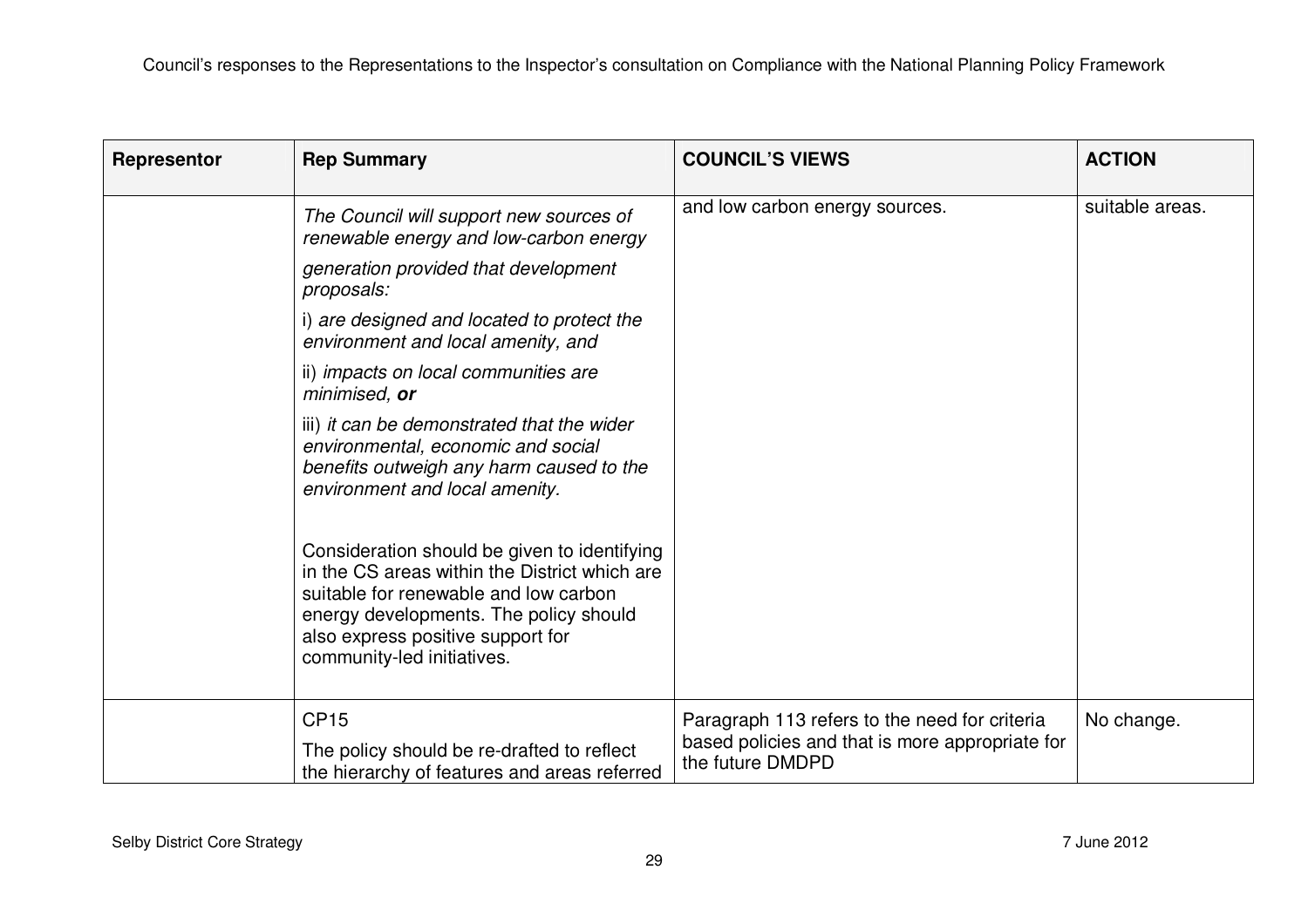| Representor | <b>Rep Summary</b>                                                                                                                                                                                                                                                                                                                                                                                                                                                                                                                                                                                                                                                                                                                                                                                                                                                                  | <b>COUNCIL'S VIEWS</b>                                                                                                                                                                                                                                                                                                                                                                                                                                                                                                                                                                                                                                                                                                                                                                                                                                                                                            | <b>ACTION</b> |
|-------------|-------------------------------------------------------------------------------------------------------------------------------------------------------------------------------------------------------------------------------------------------------------------------------------------------------------------------------------------------------------------------------------------------------------------------------------------------------------------------------------------------------------------------------------------------------------------------------------------------------------------------------------------------------------------------------------------------------------------------------------------------------------------------------------------------------------------------------------------------------------------------------------|-------------------------------------------------------------------------------------------------------------------------------------------------------------------------------------------------------------------------------------------------------------------------------------------------------------------------------------------------------------------------------------------------------------------------------------------------------------------------------------------------------------------------------------------------------------------------------------------------------------------------------------------------------------------------------------------------------------------------------------------------------------------------------------------------------------------------------------------------------------------------------------------------------------------|---------------|
|             | to at<br>NPPF paras. 113-115 and the policy should<br>confirm that the highest level of protection<br>will be afforded to areas carrying national<br>designations.<br>A criteria-based approach for assessing<br>development proposals affecting areas or<br>sites falling within this policy should also be<br>set out clearly.<br>It is not appropriate to rely on a lower order<br>Plan to identify locally distinctive<br>landscapes [and] open spaces. Selby<br>District is small enough for these areas to<br>be known and identified in a CS policy.<br>The protection of playing fields does not sit<br>easily within policy CP15 and it would be<br>unusual for a Local Plan to contain a<br>blanket policy protecting all playing fields. A<br>criteria based approach would be more<br>appropriate, setting out the circumstances<br>in which the reuse/redevelopment of | Para 114 requires LPAs to set out a strategic<br>approach to panning positively for the<br>creation, protection, enhancement and<br>management of network of biodiversity and<br>green infrastructure. Policy CP15 (and CP16)<br>performs this function.<br>Para 114 also refers to distinctive landscapes<br>but in the context of coats so is not applicable<br>to Selby. However, Policy CP15 refers to<br>identifying such features (and open<br>spaces/playing fields) which provides the<br>appropriate strategic framework within which<br>to prepare further, site specific and detailed<br>policies in other DPDs.<br>It should be noted that a number of SDLP<br>policies deal with nature conservation,<br>landscape and open space etc, which are<br>retained as part of the Local Plan.<br>CP8 refers to the provision of community<br>facilities and is proposed to be amended to<br>strengthen it. |               |
|             | playing fields would (or would not) be<br>permitted. This could be incorporated in<br>Policy CP8.                                                                                                                                                                                                                                                                                                                                                                                                                                                                                                                                                                                                                                                                                                                                                                                   | Para1115 refers to National Parks and AONB<br>which are also not relevant to Selby.<br>The Core Strategy in all these respects is                                                                                                                                                                                                                                                                                                                                                                                                                                                                                                                                                                                                                                                                                                                                                                                 |               |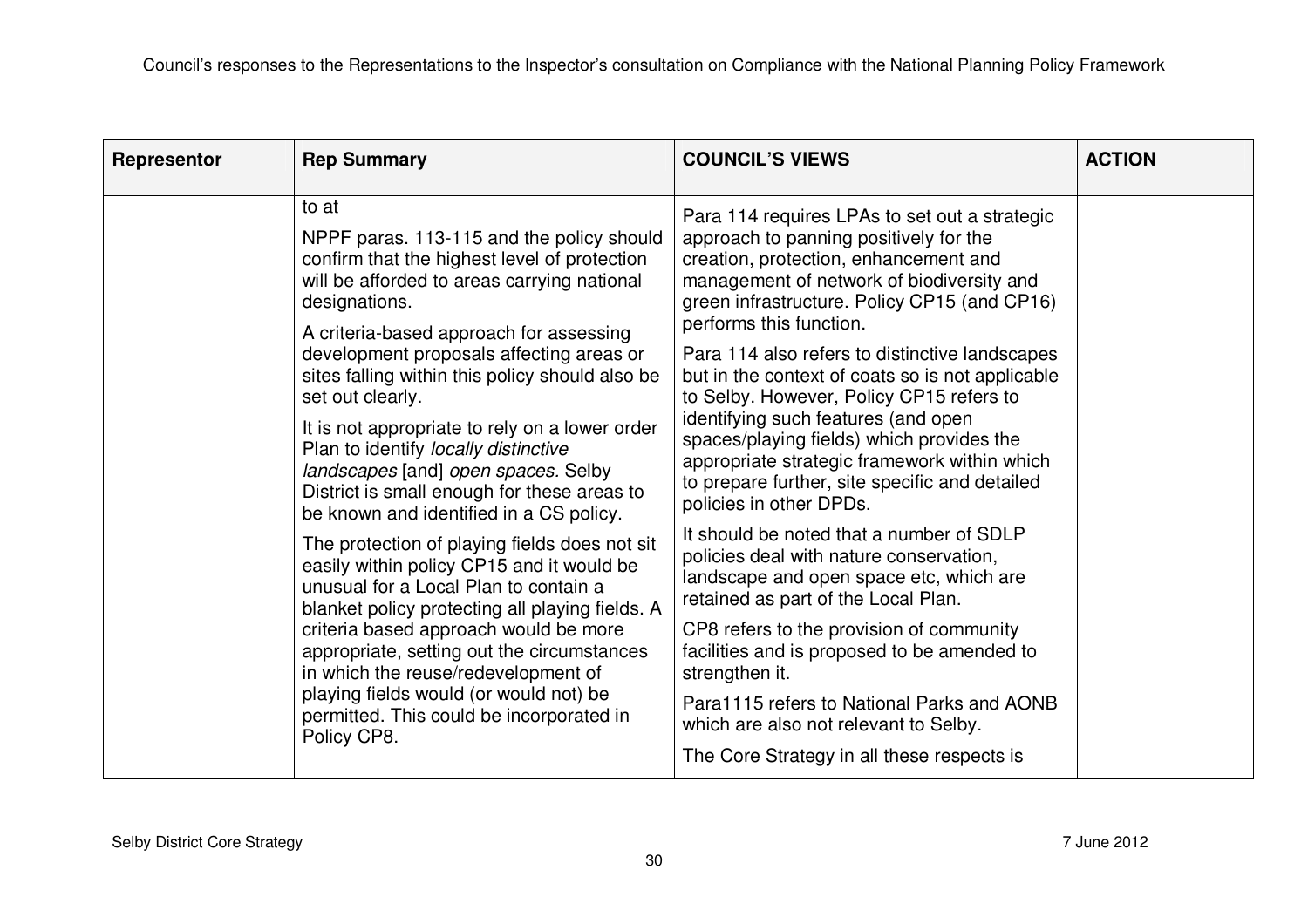| Representor | <b>Rep Summary</b>                                                                                                                                                                                                                                                                                                                             | <b>COUNCIL'S VIEWS</b>                                                                                                                                                                                            | <b>ACTION</b>                 |
|-------------|------------------------------------------------------------------------------------------------------------------------------------------------------------------------------------------------------------------------------------------------------------------------------------------------------------------------------------------------|-------------------------------------------------------------------------------------------------------------------------------------------------------------------------------------------------------------------|-------------------------------|
|             |                                                                                                                                                                                                                                                                                                                                                | therefore NPPF compliant.                                                                                                                                                                                         |                               |
|             | Policy CP16<br>Here again, the policy should be redrafted<br>to make it clear that, rather than proposals<br>for all<br>new development will be expected to<br>contribute to achieving quality design,<br>that the<br>Council will support proposals for all new<br>development that contributes to achieving<br>high quality design etc. etc. | The Council is proposing to amend the policy<br>and supporting text of CP16 to incorporate<br>positive improvements to design and a<br>reference to supporting replacing poor design<br>with better design.       | Refer to proposed<br>changes. |
|             | At CP16(d), the all-embracing requirement<br>to provide off-site landscaping for large<br>sites should be omitted. There is no<br>requirement in NPPF for this and whether<br>off-site landscaping is necessary will<br>depend on individual circumstances.                                                                                    | The CP16 criterion (d) has already been<br>discussed at the September 2011 EIP and a<br>previous Proposed Change (PC4.41) amends<br>the criterion by adding "where appropriate".<br>This is consistent with NPPF. |                               |
|             | Policy CPXX Green Belt<br>There is a fundamental problem with CPXX                                                                                                                                                                                                                                                                             | The Green Belt Policy has been discussed at<br>the April EIP. CPXX sets out the framework<br>for where changes to Green Belt boundaries                                                                           | Refer to proposed<br>changes. |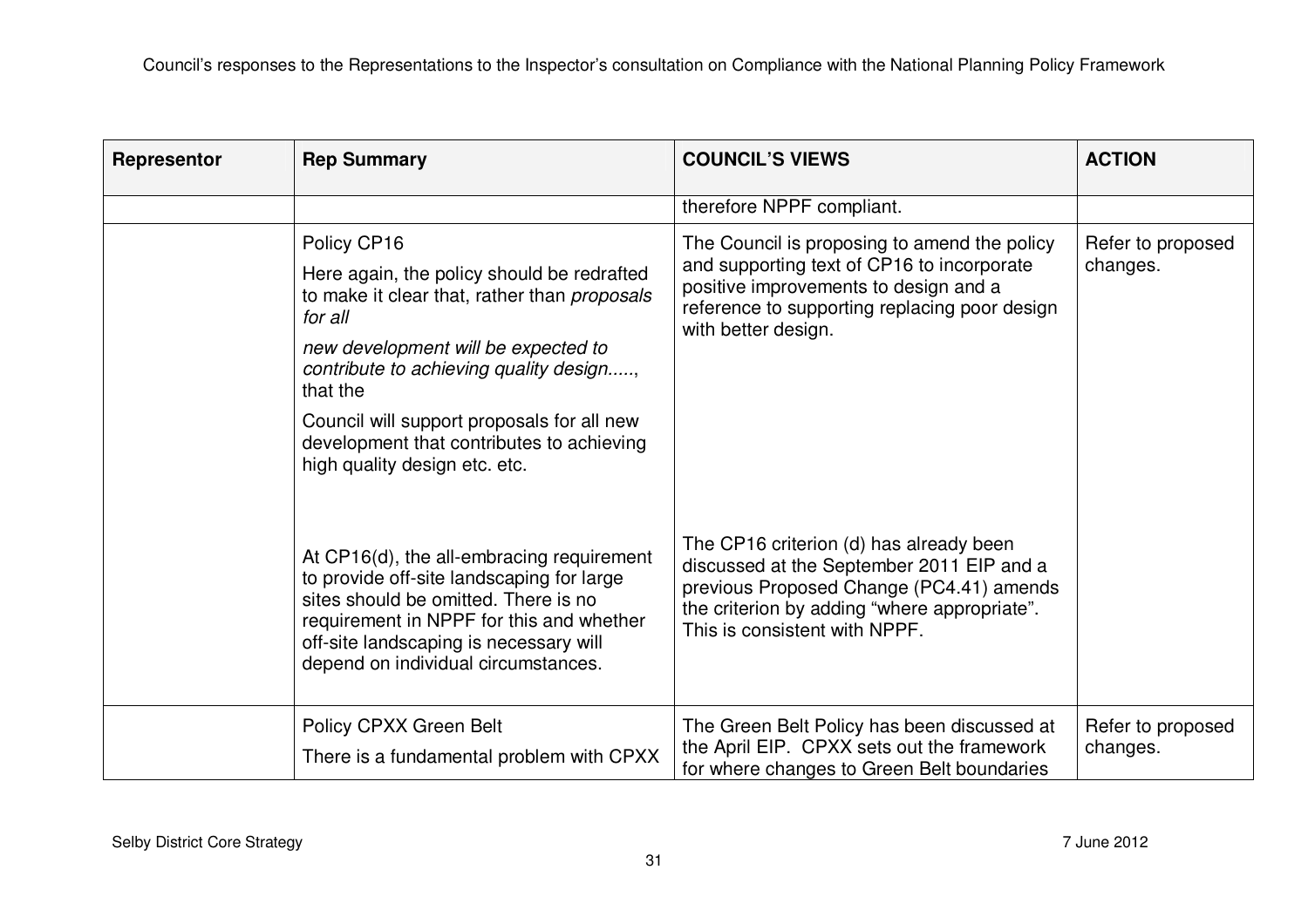| Representor                                                                                      | <b>Rep Summary</b>                                                                                                                                                                                                                                                              | <b>COUNCIL'S VIEWS</b>                  | <b>ACTION</b> |
|--------------------------------------------------------------------------------------------------|---------------------------------------------------------------------------------------------------------------------------------------------------------------------------------------------------------------------------------------------------------------------------------|-----------------------------------------|---------------|
|                                                                                                  | Green Belt as set out in the January 2012                                                                                                                                                                                                                                       | are appropriate through a Local Plan as |               |
| <b>Composite Proposed Changes document</b><br>and this has been compounded by NPPF<br>green belt | required in NPPF.<br>However a minor change for clarity is being<br>proposed.                                                                                                                                                                                                   |                                         |               |
|                                                                                                  | policy. NPPF (at para. 83) states:                                                                                                                                                                                                                                              |                                         |               |
|                                                                                                  | Local planning authorities with Green Belts<br>in their area should establish green belt                                                                                                                                                                                        | The Council considers that CPXX is NPPF |               |
|                                                                                                  | boundaries in their Local Plans which set<br>the framework for green belt and settlement                                                                                                                                                                                        | compliant.                              |               |
|                                                                                                  | policy. Once established, green belt<br>boundaries should only be altered in<br>exceptional circumstances, through the<br>preparation or review of the Local Plan. At<br>that time, authorities should consider the<br>green belt boundaries having regard to their<br>intended |                                         |               |
|                                                                                                  | permanence in the long term, so that they<br>should be capable of enduring beyond the                                                                                                                                                                                           |                                         |               |
|                                                                                                  | plan period.                                                                                                                                                                                                                                                                    |                                         |               |
|                                                                                                  | (our emphasis)                                                                                                                                                                                                                                                                  |                                         |               |
|                                                                                                  | Paragraph 84 reiterates the need to<br>promote sustainable patterns of<br>development when                                                                                                                                                                                      |                                         |               |